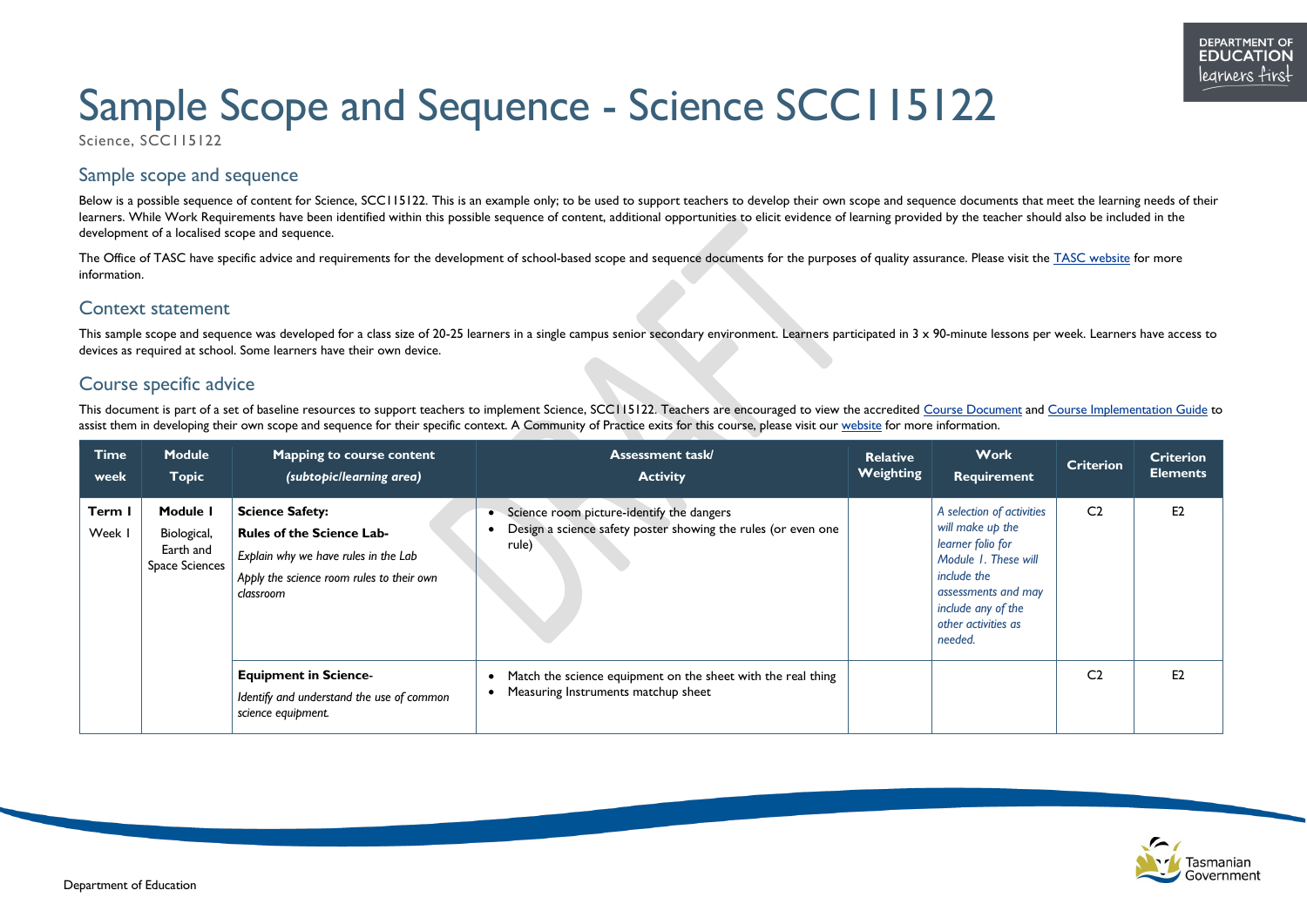| <b>Time</b><br>week | <b>Module</b><br><b>Topic</b> | <b>Mapping to course content</b><br>(subtopic/learning area)                                                                                                                                                                                                                                                                                                                                                     | <b>Assessment task/</b><br><b>Activity</b>                                                                                                                                                                                                                                                                                                                                                                                                                                               | <b>Relative</b><br><b>Weighting</b> | <b>Work</b><br><b>Requirement</b> | <b>Criterion</b>                       | <b>Criterion</b><br><b>Elements</b> |
|---------------------|-------------------------------|------------------------------------------------------------------------------------------------------------------------------------------------------------------------------------------------------------------------------------------------------------------------------------------------------------------------------------------------------------------------------------------------------------------|------------------------------------------------------------------------------------------------------------------------------------------------------------------------------------------------------------------------------------------------------------------------------------------------------------------------------------------------------------------------------------------------------------------------------------------------------------------------------------------|-------------------------------------|-----------------------------------|----------------------------------------|-------------------------------------|
| Week 2              | Ecological<br>Processes       | Life on Earth:<br>Explore the Kingdoms of Life<br>Vertebrates and Invertebrates-<br>Compare the difference between vertebrates<br>and invertebrates<br><b>Classification and Dichotomous Keys</b><br>Identify why and how we classify organisms<br>Explain the meaning of the words<br>"characteristic" and "dichotomous"                                                                                        | "Plant/Animal or Other" individual or group activity (using<br>plant/animal and bacteria pictures or specimens)<br>Backbone or not? - compare skeleton of a human and a<br>specimen of a jellyfish (or similar)<br>Vertebrate/invertebrate classification sheet<br>$\bullet$<br><b>Excursion to the Museum</b><br>What is a Characteristic? Make a list of your characteristics.<br>$\bullet$<br>"Classifying Stuff" groups activity<br>'Using a dichotomous key' worksheet<br>$\bullet$ |                                     |                                   | C <sub>3</sub>                         | EI, E2, E4                          |
|                     |                               | Design a Dichotomous Key<br>Apply knowledge of dichotomous keys to<br>making a classroom key                                                                                                                                                                                                                                                                                                                     | • Class Dichotomous Key (group task)                                                                                                                                                                                                                                                                                                                                                                                                                                                     | Major                               | Yes                               | C <sub>3</sub>                         | EI, E2, E3, E4                      |
| Week 3              | Ecological<br>Processes       | <b>Interdependency of Living Things:</b><br>What is an Ecosystem?<br>Examine levels of Organisation on Earth<br>Identify key vocab words-"biosphere, biome,<br>ecosystem, community, population, individual"<br>Living and Non-Living Things-<br>Explain the meaning of the words "abiotic" and<br>"biotic" and apply to the real world.<br>Apply knowledge of what's living and what's not<br>to the real world | Ecosystem definition and types<br>Ecosystem Concept map<br>Definitions of what makes something "living" or "non-living"<br>Living and Non-Living identification sheet -list the abiotic and<br>biotic components                                                                                                                                                                                                                                                                         |                                     |                                   | C <sub>2</sub><br>C <sub>3</sub>       | E2<br>E1, E3                        |
|                     |                               | <b>Making Observations of the Real</b><br>World<br>Observe and record data of the living world<br>Identify living and non-living components.<br>Use and read science measuring equipment                                                                                                                                                                                                                         | Practise using data loggers and other measuring devices in<br>$\bullet$<br>class and recording data on some river/pond water<br>"Mini Ecosystems" - abiotic and biotic factors in a school<br>$\bullet$<br>garden ecosystem:<br>• Draw, take photos or record a video showing the living and<br>non-living components of an ecosystem                                                                                                                                                    | Major                               | Yes                               | CI<br>C <sub>3</sub><br>C <sub>4</sub> | E1, E2<br>E1, E4<br>E2, E3          |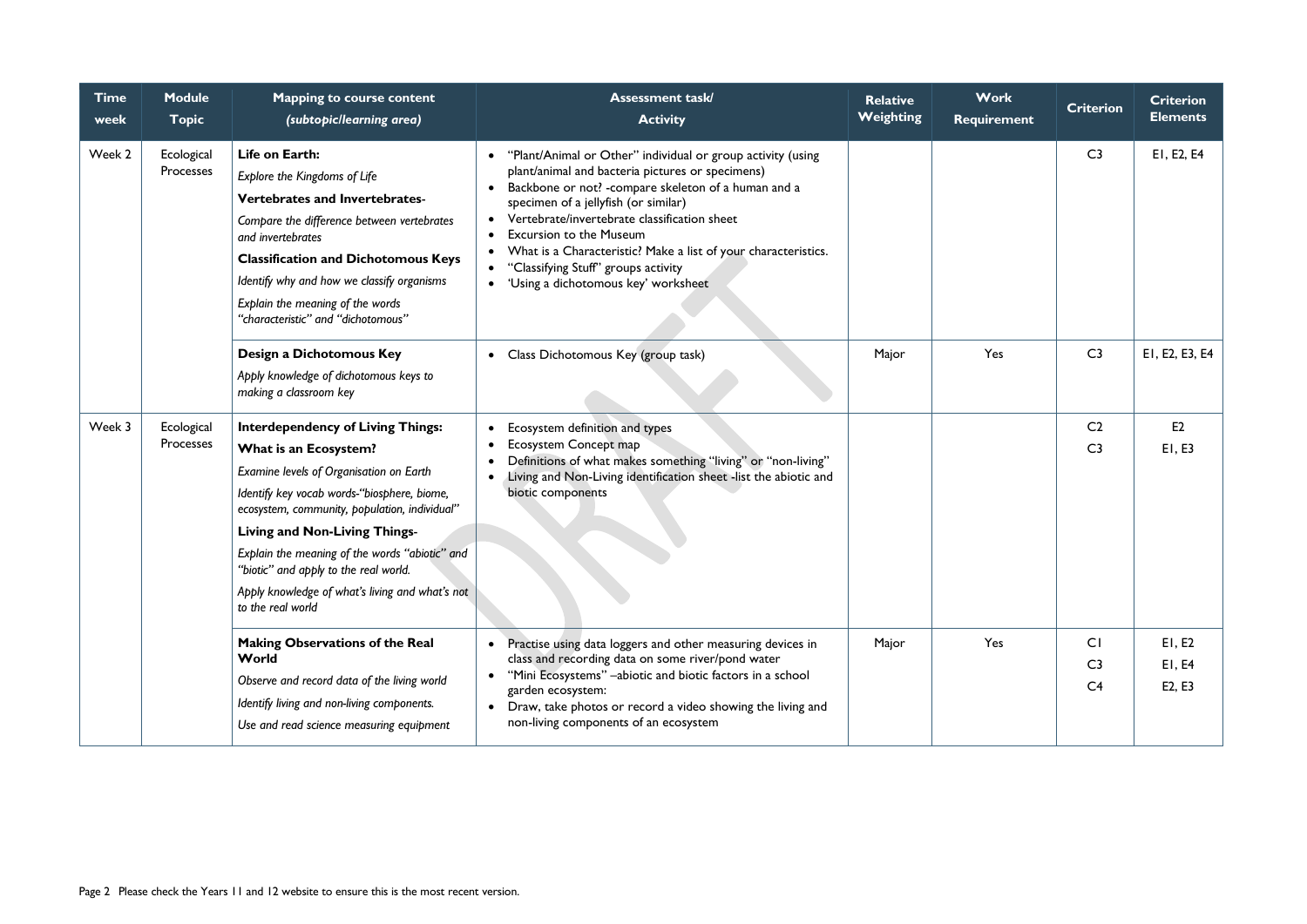| <b>Time</b><br>week | <b>Module</b><br><b>Topic</b> | <b>Mapping to course content</b><br>(subtopic/learning area)                                                                                                                                                                                                                                                                                                  | <b>Assessment task/</b><br><b>Activity</b>                                                                                                                                                                                                                                                                                                                                                                                                                                                                                                                                                                                                                                                                  | <b>Relative</b><br>Weighting | <b>Work</b><br><b>Requirement</b> | <b>Criterion</b>                       | <b>Criterion</b><br><b>Elements</b> |
|---------------------|-------------------------------|---------------------------------------------------------------------------------------------------------------------------------------------------------------------------------------------------------------------------------------------------------------------------------------------------------------------------------------------------------------|-------------------------------------------------------------------------------------------------------------------------------------------------------------------------------------------------------------------------------------------------------------------------------------------------------------------------------------------------------------------------------------------------------------------------------------------------------------------------------------------------------------------------------------------------------------------------------------------------------------------------------------------------------------------------------------------------------------|------------------------------|-----------------------------------|----------------------------------------|-------------------------------------|
| Week 4              | Ecological<br>Processes       | <b>Excursion to Local Environment:</b><br>(Tamar River)<br>Explore the local environment<br>Apply knowledge of how abiotic factors impact<br>systems in real life<br>Make predictions and draw conclusions<br>Record data<br>Communicate information<br>Interpret and analyse data<br>Work collaboratively<br>Communicate information<br>Work collaboratively | Measure and record abiotic factors of the River.<br>Observe human made changes to the river edge. Take photos.<br>$\bullet$<br>Examine uses of the River and the River Foreshore<br>$\bullet$<br>Observe the impact of the tides-predict the challenges to<br>$\bullet$<br>motor boats / yachts / rowers / ferries / wildlife<br>Discuss the impacts of floods in this area<br>$\bullet$<br>Observe and record sources of Pollution<br>$\bullet$<br>Print photos and data<br>$\bullet$<br>Begin poster construction<br>٠<br>Finalise group posters for presentation (4 min dialogue<br>between teacher and learners about findings)<br>Time to organise folio for Module I: Work Requirement I<br>$\bullet$ | Major                        | Yes                               | CI<br>C <sub>3</sub><br>C <sub>4</sub> | All<br>All<br>All                   |
| Week 5              | Biological<br>Processes       | <b>Requirements for Life:</b><br>Photosynthesis<br>Identify things needed for life                                                                                                                                                                                                                                                                            | • Mind map on A3 paper group work- what do all living things<br>need to survive?<br>Photosynthesis definition - why we are reliant on plants for<br>survival                                                                                                                                                                                                                                                                                                                                                                                                                                                                                                                                                |                              |                                   | C <sub>3</sub>                         | EI                                  |
|                     |                               | Examine how plants and animals are all reliant<br>on each other for survival<br>Recognise the sun is the ultimate source of<br>energy.<br>Write the equation for photosynthesis<br>Conduct a safe science experiment                                                                                                                                          | Photosynthesis in Plants Experiment                                                                                                                                                                                                                                                                                                                                                                                                                                                                                                                                                                                                                                                                         | Major                        | Yes                               | C <sub>2</sub><br>C <sub>3</sub>       | EI, E2, E4<br>E2, E4                |
|                     |                               | The Water Cycle:<br>Recognise the importance of water for all life<br>Identify the key processes of the water cycle<br>Examine how the water cycle can be disrupted<br>(droughts/climate change/ forest<br>clearing/overuse of ground water)                                                                                                                  | Vocab-meaning of the terms in the water cycle<br>Label and colour in the Water Cycle Diagram<br>Discussion of how water moves through the environment<br>$\bullet$<br>• Investigate Transpiration in Plants                                                                                                                                                                                                                                                                                                                                                                                                                                                                                                 |                              |                                   | C <sub>2</sub><br>C <sub>3</sub>       | EI, E2, E3, E4<br>EI, E2, E4        |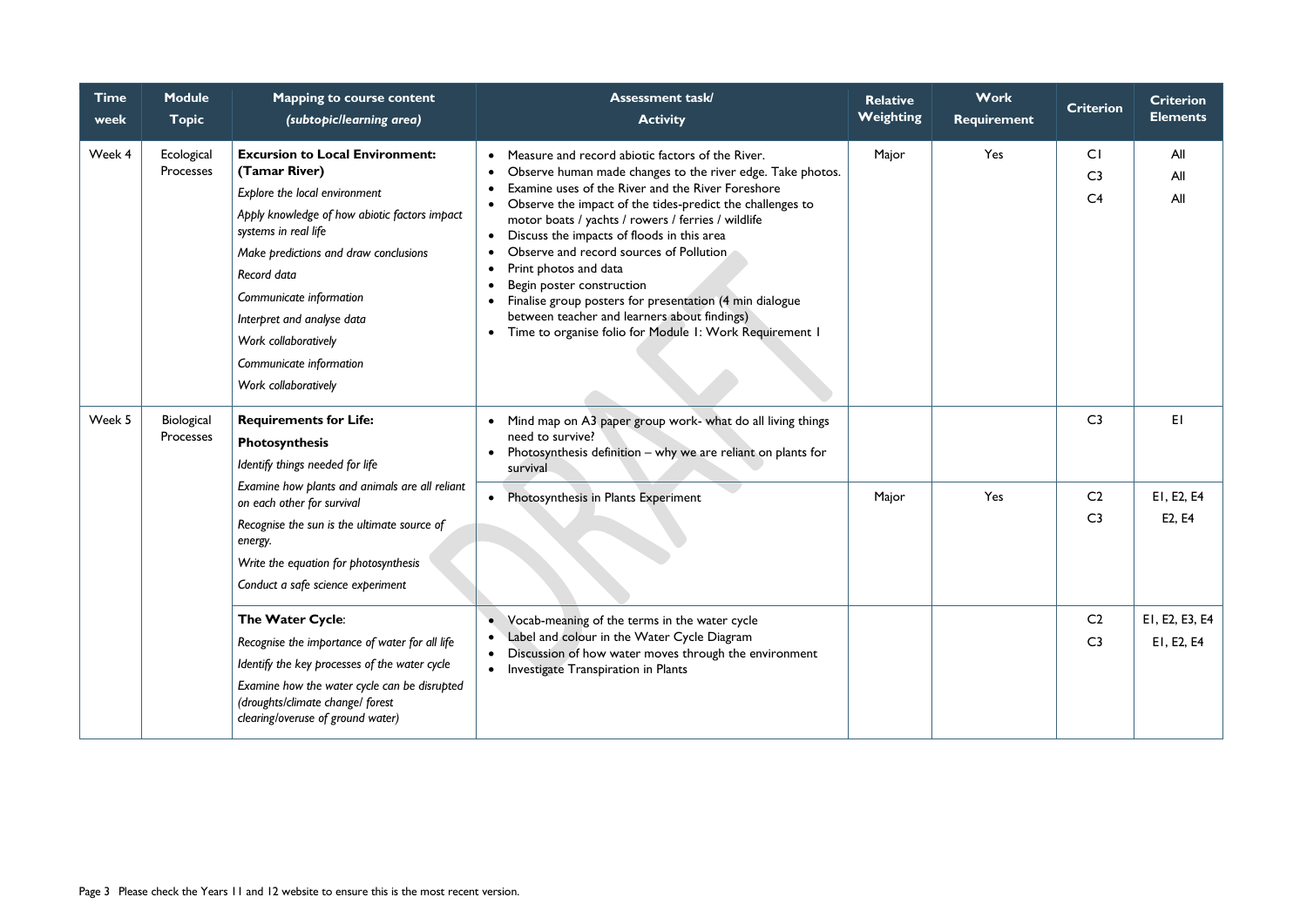| <b>Time</b><br>week | <b>Module</b><br><b>Topic</b> | <b>Mapping to course content</b><br>(subtopic/learning area)                                                                                                                                                                                                                                                                                  | <b>Assessment task/</b><br><b>Activity</b>                                                                                                                                                                                                                                                                                                                                                                                                        | <b>Relative</b><br>Weighting | <b>Work</b><br><b>Requirement</b> | <b>Criterion</b>                                   | <b>Criterion</b><br><b>Elements</b> |
|---------------------|-------------------------------|-----------------------------------------------------------------------------------------------------------------------------------------------------------------------------------------------------------------------------------------------------------------------------------------------------------------------------------------------|---------------------------------------------------------------------------------------------------------------------------------------------------------------------------------------------------------------------------------------------------------------------------------------------------------------------------------------------------------------------------------------------------------------------------------------------------|------------------------------|-----------------------------------|----------------------------------------------------|-------------------------------------|
|                     |                               | <b>Water for Life:</b><br>Explore where our drinking water comes from<br>Investigation how water is treated<br>Examine issues with contaminated water<br>and the Water Crisis                                                                                                                                                                 | Examine how much water is used daily on average by<br>households<br>• Group discussion-how can we reduce the amount of water<br>wastage- make a list<br>Construct a mini water filtration system (with plastic bottles,<br>sand gravel, rocks, alum and dirty water)                                                                                                                                                                              |                              |                                   | C <sub>4</sub><br>C <sub>2</sub><br>C <sub>3</sub> | E <sub>2</sub><br>EI<br>E3, E4      |
| Week 6              | Biological<br>Processes       | <b>Interdependence of Living Things</b><br><b>Food Chains:</b><br>Examine how energy passes through<br>ecosystems<br>Compare different types of consumers<br>Recognise a food chain<br>Identify trophic levels<br><b>Food Webs:</b><br>Explain the difference between a food chain<br>and a food web.<br>Recognise that food webs are complex | • Word definitions-producers, herbivores, carnivores,<br>omnivores, and decomposers<br>In groups, suggest examples of each. Can one group survive<br>$\bullet$<br>without the other?<br>• Food Chain Activity- place the organisms in the correct order<br>Label the arrows on a basic food web picture<br>$\bullet$<br>DPIPWE food web activity-string and species cards (do<br>$\bullet$<br>outside). What happens when one species is removed? |                              |                                   | CI<br>C <sub>3</sub>                               | EI<br>EI, E2, E3, E4                |
|                     |                               | <b>Excursion to Local Environment:</b><br>(Cataract Gorge)<br>Explore the local environment and apply<br>knowledge of how abiotic factors determine<br>biotic factors<br>Identify plant species and diversity<br>Record and interpret data                                                                                                    | • Observe differences in each side of the Gorge<br>• Measure and observe abiotic and biotic factors on both sides<br>of the Gorge.<br>• Observe aspect, slope, geology, soil and moisture<br>Record data, use photos in a poster or video recording<br>Time to organise folio for Module 1: Work Requirement 1                                                                                                                                    | Major                        | Yes                               | CI<br>C <sub>3</sub><br>C <sub>4</sub>             | All<br>All<br>All                   |
| Week 7              | <b>Earth Science</b>          | The Structure of our Earth:<br>Examine the Earth's structure                                                                                                                                                                                                                                                                                  | • Label a diagram of the Earth's structure                                                                                                                                                                                                                                                                                                                                                                                                        |                              |                                   | C <sub>3</sub>                                     | E1, E2                              |
|                     |                               | Apply this to a model with correct proportions.                                                                                                                                                                                                                                                                                               | • Construct a plasticine Earth Model of the 4 layers                                                                                                                                                                                                                                                                                                                                                                                              | Major                        | Yes                               | CI<br>C <sub>3</sub>                               | E1, E4<br>EI, E3                    |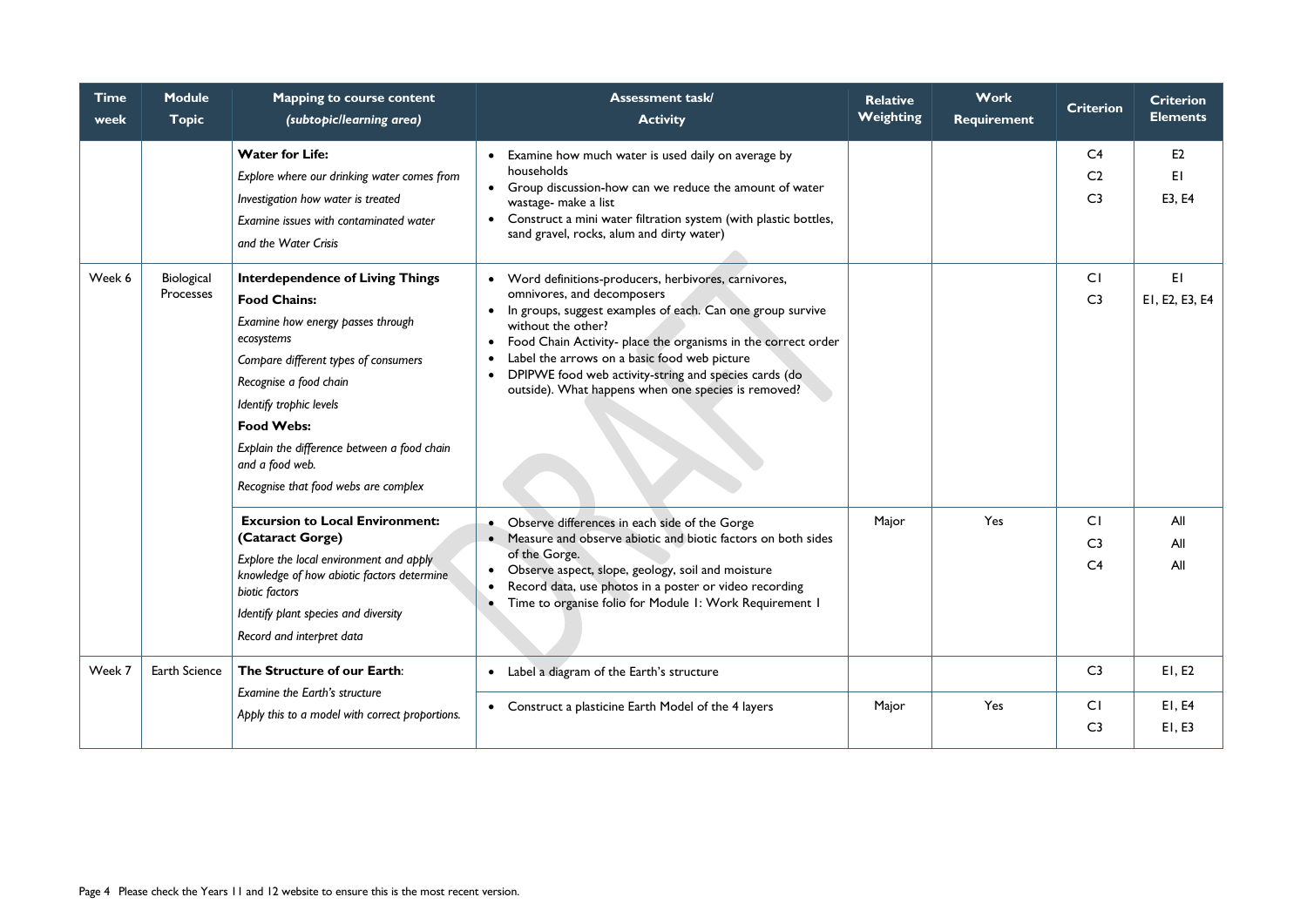| <b>Time</b><br>week | <b>Module</b><br><b>Topic</b> | <b>Mapping to course content</b><br>(subtopic/learning area)                                                                                                                                                                                                                | <b>Assessment task/</b><br><b>Activity</b>                                                                                                                                                                                                                                                                                                            | <b>Relative</b><br><b>Weighting</b> | <b>Work</b><br><b>Requirement</b> | <b>Criterion</b>     | <b>Criterion</b><br><b>Elements</b> |
|---------------------|-------------------------------|-----------------------------------------------------------------------------------------------------------------------------------------------------------------------------------------------------------------------------------------------------------------------------|-------------------------------------------------------------------------------------------------------------------------------------------------------------------------------------------------------------------------------------------------------------------------------------------------------------------------------------------------------|-------------------------------------|-----------------------------------|----------------------|-------------------------------------|
|                     |                               | <b>Geological Processes:</b><br>Recognise that the Earth has evolved over<br>geological timescales.<br>Examine the theory of plate tectonics and<br>continental drift.<br>Relate knowledge on plate movement to the<br><b>Ring of Fire</b>                                  | Discussion about how the continents were once joined and<br>are still moving<br>Watch: https://www.britannica.com/video/167290/land-Earth-<br>$\bullet$<br>continents-positions-landmass-Pangea<br>Pangea puzzle activity cut out and glue together<br>$\bullet$<br>Plate Tectonics activity -colour each plate and label with their<br>correct names |                                     |                                   | C <sub>3</sub>       | EI, E2, E3, E4                      |
|                     |                               | <b>Natural Disasters:</b><br>Identify and explore volcanic eruptions,<br>tsunamis, and earthquakes as part of Earth's<br>geological processes<br>Explore where volcanoes currently exist, which<br>are active, parts of a volcano<br>Predict impacts of volcanic eruptions. | Explore this interactive site: (use some of the worksheets) to<br>gather information about volcanoes<br>https://www.3dgeography.co.uk/what-is-a-volcano<br>$\bullet$<br>Work can be presented on a poster<br>$\bullet$                                                                                                                                | Major                               | Yes                               | CI<br>C <sub>3</sub> | EI, E2, E4<br>EI, E2, E3            |
| Week 8              | Earth Science                 | <b>Volcanoes:</b><br>Identify how volcanoes are formed. Identify the<br>parts of a volcano                                                                                                                                                                                  | Activity: What's inside a volcano?<br>Make a model volcano from plasticine, bicarb soda and<br>vinegar.                                                                                                                                                                                                                                               | Major                               | Yes                               | CI<br>C <sub>3</sub> | EI, E2, E4<br>E1, E3                |
|                     |                               | <b>Rocks and Minerals:</b><br><b>Types of Rocks:</b><br>Identify the difference between the 3 major<br>rock types.<br>Apply geological processes to different rock<br>types.<br>Explain how fossils are formed                                                              | • Sedimentary, metamorphic and igneous rocks-characteristics<br>and formation<br>Examine rock samples in class- classify each according to their<br>characteristics.<br>Make a fossil from plaster of Paris, sand, a mould and a<br>shell/leaf/feather                                                                                                |                                     |                                   | C <sub>3</sub>       | EI, E2, E3                          |
|                     |                               | The Importance of Minerals:                                                                                                                                                                                                                                                 | Examine different minerals in class                                                                                                                                                                                                                                                                                                                   |                                     |                                   | C <sub>3</sub>       | EI                                  |
|                     |                               | Examine different important minerals used by<br>man-bauxite, haematite, lithium<br>Explore uses of minerals by society                                                                                                                                                      | Explore this site for information on mineral use:<br>https://www.riotinto.com/en/operations/australia/bell-bay (or<br>any other site/s)<br>Time to organise work for Module I: Work Requirement I<br>$\bullet$                                                                                                                                        | Major                               | Yes                               | CI<br>C8             | E <sub>4</sub><br>EI, E2, E3        |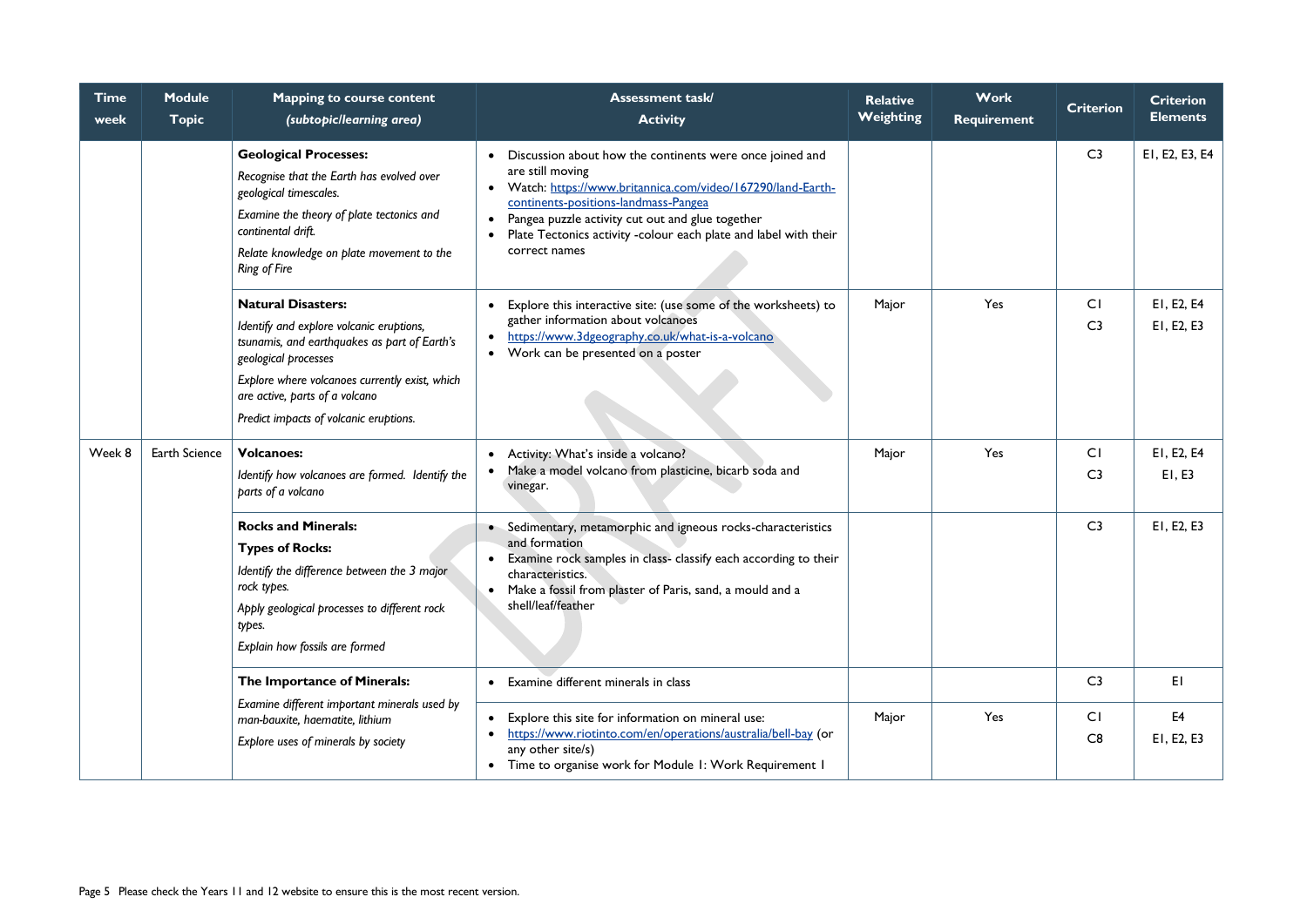| <b>Time</b><br>week | <b>Module</b><br><b>Topic</b>                                                                                                                                                                                                                                                                                                                                                                                                                                                                                                                                                      | <b>Mapping to course content</b><br>(subtopic/learning area)                                                                                                                                                                                                                                                | <b>Assessment task/</b><br><b>Activity</b>                                                                                                                                                                                       | <b>Relative</b><br><b>Weighting</b> | <b>Work</b><br><b>Requirement</b> | <b>Criterion</b>                 | <b>Criterion</b><br><b>Elements</b> |
|---------------------|------------------------------------------------------------------------------------------------------------------------------------------------------------------------------------------------------------------------------------------------------------------------------------------------------------------------------------------------------------------------------------------------------------------------------------------------------------------------------------------------------------------------------------------------------------------------------------|-------------------------------------------------------------------------------------------------------------------------------------------------------------------------------------------------------------------------------------------------------------------------------------------------------------|----------------------------------------------------------------------------------------------------------------------------------------------------------------------------------------------------------------------------------|-------------------------------------|-----------------------------------|----------------------------------|-------------------------------------|
| Week 9              | Space Science                                                                                                                                                                                                                                                                                                                                                                                                                                                                                                                                                                      | The Earth in Space:<br><b>Components of our Solar System</b><br>Identify where Earth sits in relation to the Sun,<br>Moon, and planets<br>Explore features of each planet                                                                                                                                   | Label the planets and fill out information about each planet<br>"The requirements for life" brainstorm<br>$\bullet$                                                                                                              |                                     |                                   | C <sub>3</sub>                   | E1, E3                              |
|                     | <b>Changes in Time and Seasons:</b><br>Identify that the Earth rotates on its axis<br>and orbits the sun<br>Recognise we have night/day/seasons<br>Identify differences btw day/night and<br>summer/winter (temp/day length)<br>Demonstrate skills in applying planetary<br>changes with activities (eg growing vegies,<br>sleeping, working)<br>The Power of the Tides:<br>Examine how the Moon was formed<br>Recognise the phases of the Moon<br>Recognise that it is the Moon that causes tide<br>fluctuations<br>Explore some of the impacts of tidal surges<br>climate change | Demonstrate with a globe, how the Earth spins around the<br>sun and how it spins on its axis<br>Label the seasons on a diagram<br>$\bullet$<br>Examine how daylight changes with the seasons<br>$\bullet$<br>List the activities we do during the<br>$\bullet$<br>day/night/winter/spring/autumn and summer |                                                                                                                                                                                                                                  |                                     | C <sub>3</sub>                    | EI, E2, E4                       |                                     |
|                     |                                                                                                                                                                                                                                                                                                                                                                                                                                                                                                                                                                                    | during storms and increase in sea levels due to                                                                                                                                                                                                                                                             | Phases of the moon drawings<br>$\bullet$<br>How tides work. Watch video:<br>$\bullet$<br>https://www.youtube.com/watch?v=3RdkXs8BibE<br>Complete worksheet<br>$\bullet$<br>Video on storm surges<br>$\bullet$                    |                                     |                                   | C <sub>3</sub><br>C <sub>4</sub> | EI, E2, E3, E4<br>E <sub>2</sub>    |
| Week 10             | Space Science                                                                                                                                                                                                                                                                                                                                                                                                                                                                                                                                                                      | <b>Technology and Space Travel:</b><br>Explore how space travel has changed over<br>time                                                                                                                                                                                                                    | History of Space exploration -first lunar landing-video and<br>$\bullet$<br>discussion<br>Space X latest developments with space travel:<br>$\bullet$<br>Explore https://www.spacex.com/<br>List major achievements<br>$\bullet$ |                                     |                                   | C <sub>4</sub>                   | E2, E3                              |
|                     |                                                                                                                                                                                                                                                                                                                                                                                                                                                                                                                                                                                    | Investigate advancements in space technology<br>and its contribution to society                                                                                                                                                                                                                             | Technological advancements that are used every day (eg<br>$\bullet$<br>thermal blankets, mobile phones, heart pacemakers, satellites<br>and GPS, miniaturisation of computers)                                                   | Major                               | Yes                               | CI                               | EI, E2, E3                          |
|                     |                                                                                                                                                                                                                                                                                                                                                                                                                                                                                                                                                                                    |                                                                                                                                                                                                                                                                                                             | Design and build a rocket?<br>$\bullet$                                                                                                                                                                                          |                                     |                                   | C <sub>3</sub>                   | E <sub>3</sub>                      |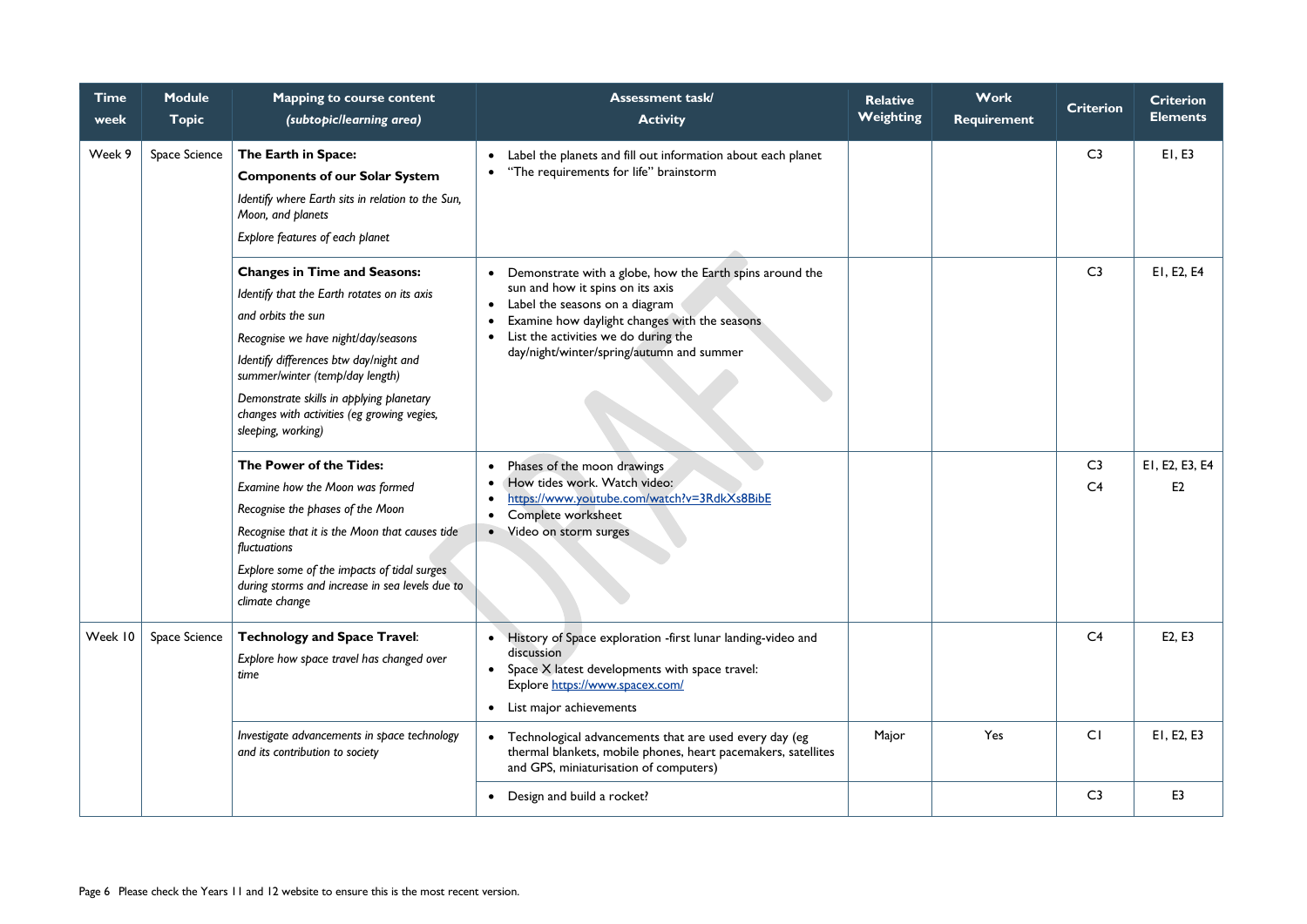| <b>Time</b><br>week | <b>Module</b><br><b>Topic</b>                                                                                                                                                                                             | <b>Mapping to course content</b><br>(subtopic/learning area)                                                             | <b>Assessment task/</b><br><b>Activity</b>                                                                                | <b>Relative</b><br><b>Weighting</b> | <b>Work</b><br><b>Requirement</b>   | <b>Criterion</b> | <b>Criterion</b><br><b>Elements</b> |
|---------------------|---------------------------------------------------------------------------------------------------------------------------------------------------------------------------------------------------------------------------|--------------------------------------------------------------------------------------------------------------------------|---------------------------------------------------------------------------------------------------------------------------|-------------------------------------|-------------------------------------|------------------|-------------------------------------|
|                     |                                                                                                                                                                                                                           | <b>Work Requirements</b>                                                                                                 | Time to organise folio for Work Requirement I<br>Presentation of Module I folio for Module I: Work<br>Requirement 2       | Major                               | <b>Work Requirements</b><br>I and 2 | C <sub>4</sub>   | EI, E2, E3                          |
| Term 2<br>Week I    | <b>Module 2</b><br>Physical and                                                                                                                                                                                           | <b>Matter:</b><br>The Properties of Matter:                                                                              | Activity: Classify or rank pictures of different types of 'matter'<br>$\bullet$<br>as most solid-like to most liquid-like | Major                               | Yes                                 | C <sub>5</sub>   | EI, E2, E3                          |
|                     | Chemical<br><b>Sciences</b>                                                                                                                                                                                               | Explore what matter is and how it can change                                                                             | • Worksheet: label liquid, solid or gas                                                                                   |                                     |                                     | C <sub>5</sub>   | EI, E2, E3, E4                      |
|                     | Chemical                                                                                                                                                                                                                  | Describe the differences btw a solid, liquid and<br>gas using the particle theory                                        | • Properties of Solids, Liquids and Gases                                                                                 |                                     |                                     |                  |                                     |
|                     | Science                                                                                                                                                                                                                   | The States of Matter:                                                                                                    | Discuss and label physical changes                                                                                        |                                     |                                     | CI               | EI, E2                              |
|                     |                                                                                                                                                                                                                           | <b>Physical Changes of Matter</b>                                                                                        | Match word meanings<br>$\bullet$<br>Watch: https://letstalkscience.ca/educational-resources/stem-                         |                                     |                                     | C <sub>5</sub>   | EI, E2, E3                          |
|                     | Explore how matter can change states<br>Name each of the processes of matter<br>changing states (eg freezing, melting, etc)<br>Identify the concept of physical changes<br>resulting in the creation of no new substances | in-context/physical-and-chemical-changes-in-kitchen                                                                      |                                                                                                                           |                                     |                                     |                  |                                     |
|                     |                                                                                                                                                                                                                           |                                                                                                                          |                                                                                                                           |                                     |                                     |                  |                                     |
|                     |                                                                                                                                                                                                                           | Activity: how substances change when heated or cooled (eg<br>$\bullet$                                                   | Major                                                                                                                     | Yes                                 | CI                                  | E1, E2           |                                     |
|                     |                                                                                                                                                                                                                           |                                                                                                                          | heating a metal ring, heating and freezing coloured water,<br>heating/cooling a gas)                                      |                                     |                                     | C <sub>5</sub>   | EI, E2, E3                          |
|                     |                                                                                                                                                                                                                           | <b>The States of Matter:</b>                                                                                             | • Discuss and label the chemical changes worksheet                                                                        |                                     |                                     | CI               | E1, E2                              |
|                     | <b>Chemical Changes of Matter</b>                                                                                                                                                                                         | Discuss chemical reactions in everyday life (eg cooking,<br>$\bullet$<br>digestion, rusting, photosynthesis, combustion) |                                                                                                                           |                                     | C <sub>5</sub>                      | EI               |                                     |
|                     |                                                                                                                                                                                                                           | Explore how matter can change into a new<br>substance through heating or a chemical<br>reaction                          |                                                                                                                           |                                     |                                     |                  |                                     |
|                     |                                                                                                                                                                                                                           | Identify the difference btw a physical and                                                                               | Activity: Identify either physical or chemical change-stations                                                            | Major                               | Yes                                 | CI               | EI, E2, E3, E4                      |
|                     |                                                                                                                                                                                                                           | chemical change                                                                                                          | set up around the room                                                                                                    |                                     |                                     | C <sub>5</sub>   | EI, E2, E3, E4                      |
| Week 2              | Chemical                                                                                                                                                                                                                  | <b>Chemical Changes:</b>                                                                                                 | Discuss the meaning of the terms "exothermic" and                                                                         |                                     |                                     | CI               | E1, E2                              |
|                     | Science                                                                                                                                                                                                                   | Explore the difference btw exothermic and                                                                                | "endothermic" and give examples of common exothermic and<br>endothermic reactions                                         |                                     |                                     | C6               | E1, E2                              |
|                     |                                                                                                                                                                                                                           | endothermic reactions                                                                                                    | Explain the processes involved in heat packs and cold packs<br>$\bullet$                                                  |                                     |                                     |                  |                                     |
|                     |                                                                                                                                                                                                                           | Apply exo/endo reactions to real life                                                                                    |                                                                                                                           |                                     |                                     |                  |                                     |
|                     |                                                                                                                                                                                                                           | <b>Mixing Matter:</b><br><b>Soluble or Insoluble:</b>                                                                    | • Activity: Will it dissolve or not? Write down your predictions                                                          | Major                               | Yes                                 | C <sub>5</sub>   | E2, E3, E4                          |
|                     |                                                                                                                                                                                                                           |                                                                                                                          | Vocab words sheet-solution, solvent, solute, mixture<br>$\bullet$                                                         |                                     |                                     | CI               | EI                                  |
|                     |                                                                                                                                                                                                                           |                                                                                                                          | Discuss the difference btw a solution and a suspension<br>$\bullet$                                                       |                                     |                                     | C <sub>5</sub>   | EI                                  |
|                     |                                                                                                                                                                                                                           |                                                                                                                          |                                                                                                                           |                                     |                                     |                  |                                     |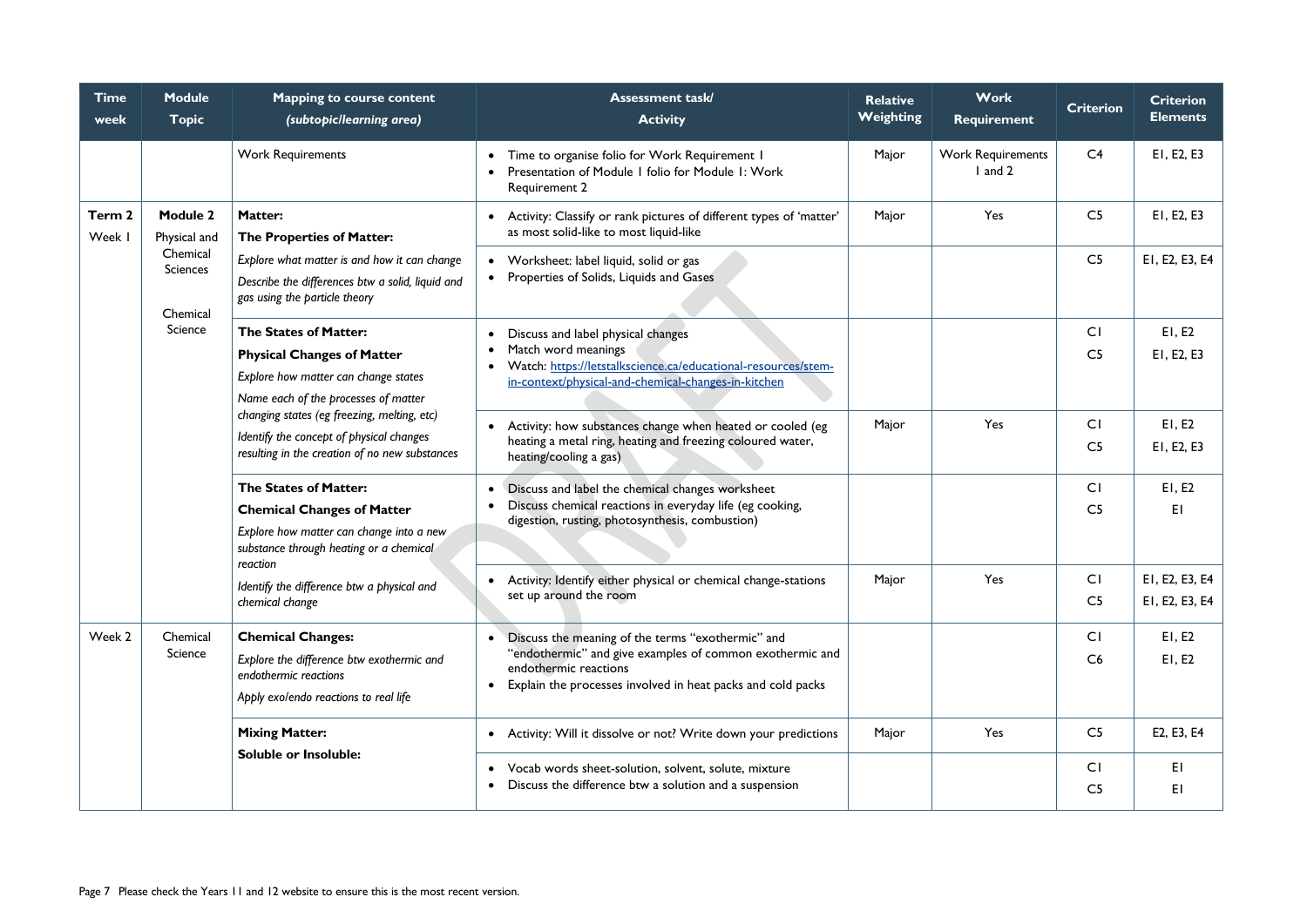| <b>Time</b><br>week | <b>Module</b><br><b>Topic</b>                                                                                                                                                                                                          | <b>Mapping to course content</b><br>(subtopic/learning area)                                                                                                                                                                                                                             | <b>Assessment task/</b><br><b>Activity</b>                                                                                                                                                                                                                                                                                                                                           | <b>Relative</b><br>Weighting | <b>Work</b><br><b>Requirement</b> | <b>Criterion</b>     | <b>Criterion</b><br><b>Elements</b> |
|---------------------|----------------------------------------------------------------------------------------------------------------------------------------------------------------------------------------------------------------------------------------|------------------------------------------------------------------------------------------------------------------------------------------------------------------------------------------------------------------------------------------------------------------------------------------|--------------------------------------------------------------------------------------------------------------------------------------------------------------------------------------------------------------------------------------------------------------------------------------------------------------------------------------------------------------------------------------|------------------------------|-----------------------------------|----------------------|-------------------------------------|
|                     |                                                                                                                                                                                                                                        | Predict which substances will dissolve and which<br>won't<br>Recognise and explain the terms "solution",<br>"solvent" and "solute                                                                                                                                                        | • Activity: Create solutions and mixtures using different solutes<br>and solvents-predict which will dissolve and which won't                                                                                                                                                                                                                                                        | Major                        | Yes                               | C <sub>5</sub>       | E2                                  |
|                     | <b>Separating Solutions:</b><br>Investigate different techniques for separating<br>solutions<br>Recognise the meaning of words such as<br>evaporation, filtration, sieving, distillation,<br>centrifuging, decantation, chromatography | Brainstorm: how would you separate substances?<br>$\bullet$<br>Vocab words sheet-filter, evaporate, sieve, decant, distil<br>$\bullet$<br>Demonstration of different separating techniques<br>$\bullet$                                                                                  |                                                                                                                                                                                                                                                                                                                                                                                      |                              | C <sub>5</sub><br>CI              | E2, E3<br>EI         |                                     |
|                     |                                                                                                                                                                                                                                        | Predict what can or can't be separated                                                                                                                                                                                                                                                   | • Activity: use different techniques to separate solutions as<br>listed-predict which substances can be separated                                                                                                                                                                                                                                                                    | Major                        | Yes                               | CI<br>C <sub>5</sub> | EI, E2, E3, E4<br>EI, E2, E3, E4    |
| Week 3              | Chemical<br>Science                                                                                                                                                                                                                    | <b>Separating Solutions:</b><br>Examine the process of centrifuge<br>Explore the process of forming crystals from<br>supersaturated solutions<br><b>Separating Colours</b><br>Explore the process of Chromatography<br>Apply chromatography techniques to real life-<br>forensic science | Discussion of centrifuge processes in blood separation, dairy<br>$\bullet$<br>Industry etc<br>$\bullet$<br>Activity: Growing Crystals from Copper Sulphate<br>$\bullet$<br>Discuss the process of chromatography<br>Applications of chromatography<br>$\bullet$<br><b>Activity: Separating Texta Colours</b><br>Vocab word meaning worksheet-element, compound, mixture<br>$\bullet$ |                              |                                   | C <sub>5</sub><br>CI | EI, E2, E3, E4<br>E1                |
|                     |                                                                                                                                                                                                                                        | <b>Elements, Compounds and Mixtures:</b><br>Identify an element, a compound and a mixture<br>Explain the difference between an element,<br>compound, mixture                                                                                                                             | • Activity: Explore common elements, compounds and<br>mixtures-carbon, lead, copper, table salt, water, shampoo,<br>concrete                                                                                                                                                                                                                                                         | Major                        | Yes                               | C <sub>5</sub>       | EI, E3                              |
| Week 4              | Chemical<br>Science                                                                                                                                                                                                                    | <b>Pressure and Matter:</b><br>Explore how pressure can change matter from<br>one state to another (eg gas in BBQ gas bottle,<br>aerosol in a deodorant can)                                                                                                                             | • Watch video on ClickView "Effect of Pressure on the States<br>of Matter" (5 mins)<br>Definition of Sublimation/how it differs from melting<br>• Activity using 3 syringes depressing each to represent<br>pressure being applies to a gas, liquid and solid                                                                                                                        |                              |                                   | C <sub>5</sub>       | E2, E3                              |
|                     |                                                                                                                                                                                                                                        | Understand the process of sublimation<br>Predict what happens to objects put into dry ice                                                                                                                                                                                                | • Demonstrations with dry ice-discussions of applications,<br>learners predict what will happen to each object                                                                                                                                                                                                                                                                       |                              |                                   | C <sub>5</sub><br>C6 | E4<br>EI, E2                        |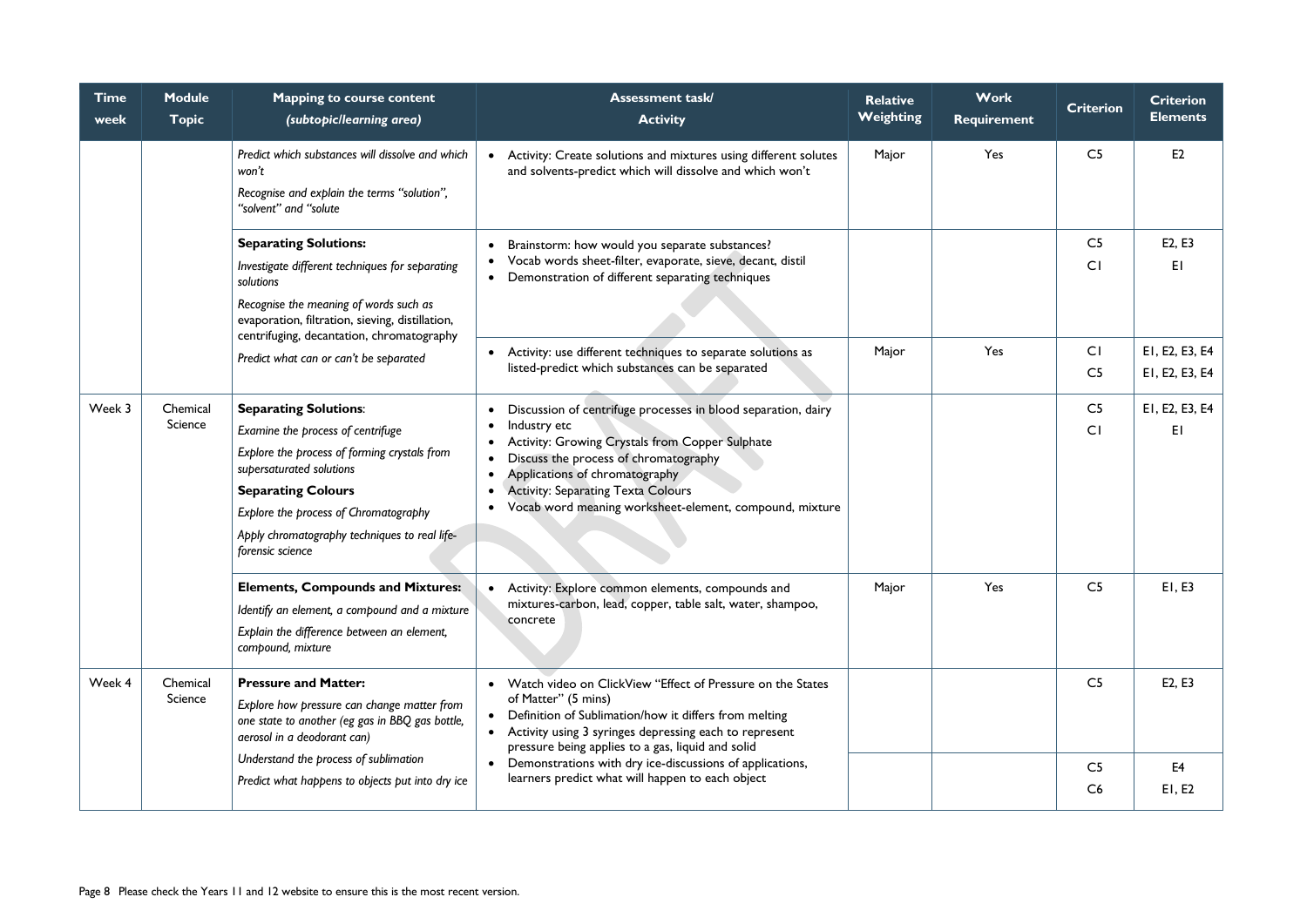| <b>Time</b><br>week | <b>Module</b><br><b>Topic</b>                                  | <b>Mapping to course content</b><br>(subtopic/learning area)                                                                                                                         | <b>Assessment task/</b><br><b>Activity</b>                                                                                                                                                                                                                                                                     | <b>Relative</b><br>Weighting | <b>Work</b><br><b>Requirement</b> | <b>Criterion</b>                 | <b>Criterion</b><br><b>Elements</b> |
|---------------------|----------------------------------------------------------------|--------------------------------------------------------------------------------------------------------------------------------------------------------------------------------------|----------------------------------------------------------------------------------------------------------------------------------------------------------------------------------------------------------------------------------------------------------------------------------------------------------------|------------------------------|-----------------------------------|----------------------------------|-------------------------------------|
|                     |                                                                | <b>Everyday Chemistry:</b><br>Examine everyday applications of chemistry and<br>chemical reactions                                                                                   | • Activities: make cornflour slime, milk glue, ice-cream<br>Demonstration: Sulphuric acid and sugar/Glycerol and<br>Potassium Permanganate/others?                                                                                                                                                             |                              |                                   | C <sub>5</sub>                   | EI, E2, E3                          |
|                     |                                                                | <b>The Periodic Table:</b>                                                                                                                                                           | Activity: Match the name with the correct symbol<br>$\bullet$<br>Group work: choose 5 solids, 5 liquids and 5 gases- write                                                                                                                                                                                     |                              |                                   | C <sub>5</sub>                   | EI                                  |
|                     |                                                                | <b>Some Important Elements:</b><br>Examine the periodic table<br>Identify some common everyday elements<br>Explore uses of some important elements                                   | down for each: the name of the element, the origin of the<br>element, what it is used for as an element and what it is used<br>for as a compound                                                                                                                                                               | Major                        | Yes                               | CI<br>C <sub>5</sub>             | E1, E4<br>E3                        |
| Week 5              | Chemical<br>Science                                            | <b>Acids and Bases:</b><br>Examine the pH scale<br>Identify common acids and bases<br>Explore different ways to measure pH<br>Investigate the pH of different solutions              | Discussion- what is an acid and a base?<br>$\bullet$<br>Make a list of some common household acids and bases<br>$\bullet$<br>Label the pH scale worksheet<br>$\bullet$<br>Practise using pH measuring devices<br>$\bullet$                                                                                     |                              |                                   | C <sub>5</sub><br>CI             | E2, E3, E4<br>ΕI                    |
|                     |                                                                | <b>Acids and Bases:</b><br>Make predictions as to which solutions are<br>acidic and which are basic<br>Examine common acid and bases in everyday<br>life and ways to neutralise them | Activity: predict then measure the pH of various (safe)<br>$\bullet$<br>substances (eg vinegar, lemon juice, liquid soap, ammonia or<br>bleach, milk, bicarb soda, coke, Mylanta- using pH paper and<br>digital devices)                                                                                       | Major                        | Yes                               | $\overline{C}$<br>C <sub>5</sub> | E1, E2<br>E3, E4                    |
|                     |                                                                | <b>Acids and Bases in the Environment:</b><br>Examine some of the impacts of acid rain<br>Explore impacts of ocean acidification                                                     | Discussion on how acid rain forms.<br>• Watch: https://teleskola.mt/impacts-of-energy-demand-acid-<br>rain/<br>• Make a poster depicting the impact on the environment or<br>building/structures etc of either ocean acidification or acid<br>rain.<br>Time to organise folio for Module 2: Work Requirement 1 | Major                        | Yes                               | CI<br>C <sub>5</sub>             | EI, E2, E4<br>EI, E2, E4            |
| Week 6              | <b>Module 2</b><br>Physical and<br>Chemical<br><b>Sciences</b> | Energy:<br><b>Types of Energy:</b><br>Examine the different types of energy using<br>examples<br>Apply forms of energy to real life                                                  | Discussion: what is energy and the different types of energy<br>$\bullet$<br>Learners brainstorm where they have seen energy being used<br>or created<br>• Worksheet of matching up different form of energy or this<br>interactive site: https://app.wizer.me/preview/TE5ELR                                  |                              |                                   | C <sub>5</sub>                   | EI, E2, E3, E4                      |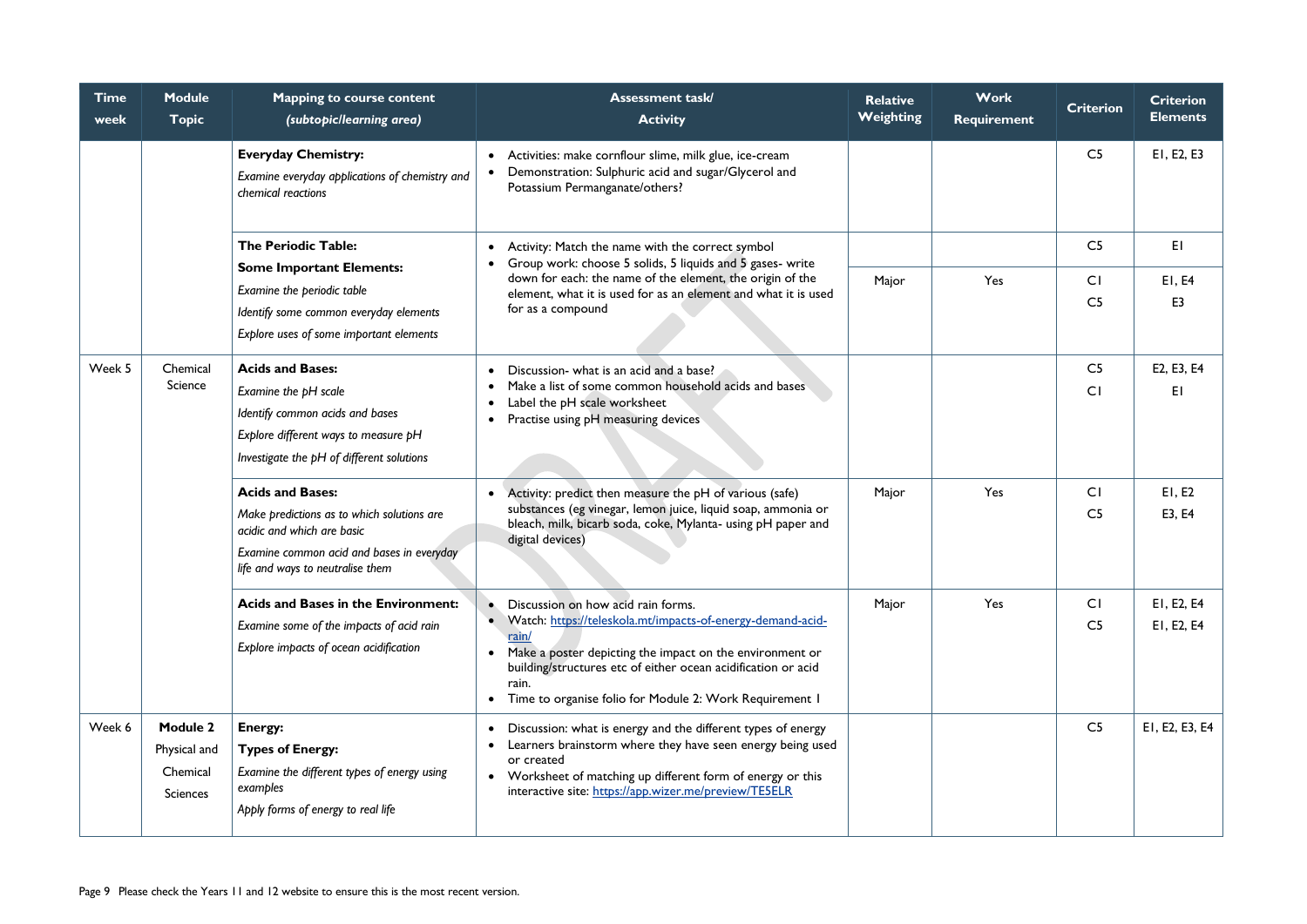| <b>Time</b><br>week | <b>Module</b><br><b>Topic</b> | <b>Mapping to course content</b><br>(subtopic/learning area)                                                                                                                                   | <b>Assessment task/</b><br><b>Activity</b>                                                                                                                                                                                                                | <b>Relative</b><br>Weighting | <b>Work</b><br><b>Requirement</b> | <b>Criterion</b>            | <b>Criterion</b><br><b>Elements</b> |
|---------------------|-------------------------------|------------------------------------------------------------------------------------------------------------------------------------------------------------------------------------------------|-----------------------------------------------------------------------------------------------------------------------------------------------------------------------------------------------------------------------------------------------------------|------------------------------|-----------------------------------|-----------------------------|-------------------------------------|
|                     | Physical                      | Distinguish between potential and kinetic<br>energy                                                                                                                                            | • Activity: Energy from a Chemical Reaction (vinegar and<br>Bicarb, and stopper a test tube)                                                                                                                                                              | Major                        | Yes                               | C <sub>5</sub>              | E2                                  |
|                     | <b>Sciences</b>               | Explore the different forms of energy<br>Identify sources of energy<br>Sketch scientific equipment                                                                                             | • Activity: Stations around the room with different set-ups of<br>energy: light, sound, heat, electrical, kinetic etc.<br>• Learners name the energy type and sketch the set-up                                                                           | Major                        | Yes                               | CI<br>C <sub>5</sub>        | EI<br>E2, E3, E4                    |
|                     |                               | <b>Energy Transformations:</b><br>Explain how energy is transferred<br>Recognise energy can change from one form to                                                                            | Discussion about how energy can change forms<br>Discussion of how energy is always conserved<br><b>Energy Transformations worksheet</b>                                                                                                                   |                              |                                   | C <sub>5</sub>              | E2                                  |
|                     |                               | another<br>Recognise the law of energy conservation.<br>Apply examples of energy changes to real life                                                                                          | • Activity: "What is the Energy Change?" stations set up around<br>the room.                                                                                                                                                                              | Major                        | Yes                               | C <sub>5</sub>              | EI, E2, E3, E4                      |
| Week 7              | Physical<br><b>Sciences</b>   | Energy The 2 <sup>nd</sup> Law:<br>Investigate how different materials can lose<br>energy during an energy change<br>Explore energy efficient lighting, appliances and<br>insulations in homes | Discussion: Heat is lost during energy conversions<br>$\bullet$<br>Label the energy lost on a diagram worksheet<br>Activity 1: Examine different light globes and which produce<br>$\bullet$<br>the most heat                                             |                              |                                   | C <sub>5</sub><br>CI        | E1, E2, E4<br>EI                    |
|                     |                               |                                                                                                                                                                                                | • Activity 2: Wrap cans in different types of insulation, fill with<br>hot water and measure the rate of temp decrease-predict<br>which will insulate the best                                                                                            | Major                        | Yes                               | C <sub>5</sub>              | E3, E4                              |
|                     |                               | <b>Energy at Work:</b><br>Identify machines that need energy to work and<br>the energy sources they need<br>Predict consequences of this energy being                                          | Group work: Make a list of machines/appliances and the<br>energy they need to run<br>Examine renewable and non-renewable: learners make a list of<br>each                                                                                                 |                              |                                   | C <sub>5</sub>              | E <sub>3</sub>                      |
|                     |                               | unavailable                                                                                                                                                                                    | Watch: https://youtu.be/KEeH4EniM3E<br>$\bullet$<br>Create a poster about one renewable energy source<br>$\bullet$<br>OR: do Activity: "Energy in a Nut" to measure the temp<br>$\bullet$<br>increase in water burning various nuts (use alternative food | Major                        | Yes                               | <b>CI</b><br>C <sub>5</sub> | E1, E4<br>E <sub>3</sub>            |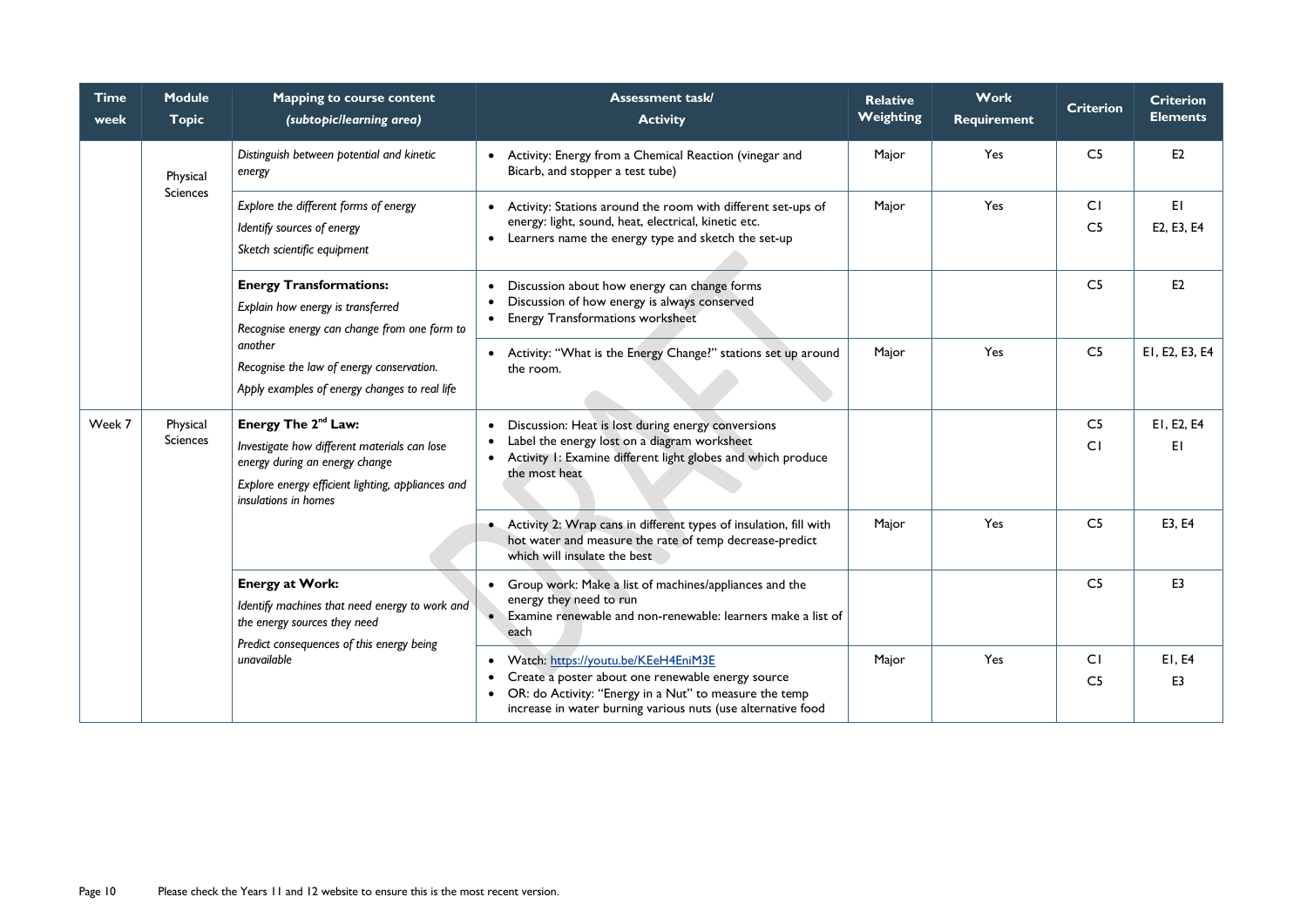| Time<br>week | <b>Module</b><br><b>Topic</b> | <b>Mapping to course content</b><br>(subtopic/learning area)                                                                                                                                                                                           | <b>Assessment task/</b><br><b>Activity</b>                                                                                                                                                                                                                                                                             | <b>Relative</b><br><b>Weighting</b> | <b>Work</b><br><b>Requirement</b> | <b>Criterion</b>     | <b>Criterion</b><br><b>Elements</b> |
|--------------|-------------------------------|--------------------------------------------------------------------------------------------------------------------------------------------------------------------------------------------------------------------------------------------------------|------------------------------------------------------------------------------------------------------------------------------------------------------------------------------------------------------------------------------------------------------------------------------------------------------------------------|-------------------------------------|-----------------------------------|----------------------|-------------------------------------|
|              |                               | <b>Renewable Energy:</b><br>Explore the ever-increasing need for clean<br>energy<br>Apply knowledge of renewable energy sources<br>to the real world-hydro power<br>Examine energy transformations                                                     | Field Trip to the Trevallyn Power Station<br>Or to an alternative site<br>(Or: Create a Stream Turbine in class)<br>$\bullet$                                                                                                                                                                                          | Major                               | Yes                               | C <sub>5</sub><br>C6 | E2, E3, E4<br>EI, E2, E3            |
| Week 8       | Physical<br><b>Sciences</b>   | <b>Sound and Light Energy:</b><br><b>What is Sound?</b><br>Identify that sound is a form of Energy<br>Explore how sound is created<br>Examine the structure of the Human Ear<br>Explore how sound is used- ultrasound, sonar,<br>echo location, radar, | Discussion on how our ear works to pick up vibrations in the<br>air<br>Examine and label a diagram of the inside of the ear<br>$\bullet$<br>Demo: Show how air particles can be compressed using a can,<br>balloon stretched over one opening and a lit candle<br>Demo: sound waves using an oscilloscope<br>$\bullet$ |                                     |                                   | C <sub>5</sub><br>CI | EI, E2, E3, E4<br>E1, E2            |
|              |                               | <b>Different Sounds:</b><br>Explore factors that vary the type of sound<br>produced                                                                                                                                                                    | Activity: Stations set up around the room with different sound<br>$\bullet$<br>activities (eg tuning fork and water, etc). Learners draw the<br>apparatus and explain what is occurring at each                                                                                                                        | Major                               | Yes                               | C <sub>5</sub>       | E2, E3, E4                          |
|              |                               | Recognise that fact that sound needs air                                                                                                                                                                                                               | Demo: Phone in a bell jar and remove air<br>$\bullet$                                                                                                                                                                                                                                                                  |                                     |                                   | C <sub>5</sub>       | E <sub>3</sub>                      |
|              |                               | <b>Light Energy:</b><br>What is Light?<br>Examine the properties of light<br><b>Record observations</b><br>Make predictions                                                                                                                            | • Brainstorm: why light is important to us/what would happen if<br>we had no light?<br>Discussion about light energy and its properties<br>Discussion white light-spectrum<br>Activity 1: Splitting Light with Ray Boxes and Prisms<br>$\bullet$                                                                       |                                     |                                   | C <sub>5</sub>       | EI, E2, E3, E4                      |
| Week 9       | Physical<br><b>Sciences</b>   | <b>Refraction and Reflection:</b><br>Examine how light can be reflected and be<br>refracted                                                                                                                                                            | Discussion- what happens when light hits water, windows, etc<br>Demo: Can light bend? (use a laser and clear plastic tubing<br>$\bullet$<br>with water to demo light bending)                                                                                                                                          |                                     |                                   | C <sub>5</sub>       | E2, E3, E4                          |
|              |                               | Explore issues related to light being refracted<br>Record observations<br>Explore how the lens in our eyes works                                                                                                                                       | Activity: Reflection and Refraction of Light-record<br>$\bullet$<br>observations and draw and label set-up                                                                                                                                                                                                             | Major                               | Yes                               | CI<br>C <sub>5</sub> | E1, E4<br>E2, E3, E4                |
|              |                               |                                                                                                                                                                                                                                                        | Eye diagram – difference between being long and short sighted<br>$\bullet$<br>and how this is corrected with glasses/contacts                                                                                                                                                                                          |                                     |                                   | C6                   | EI, E2, E3                          |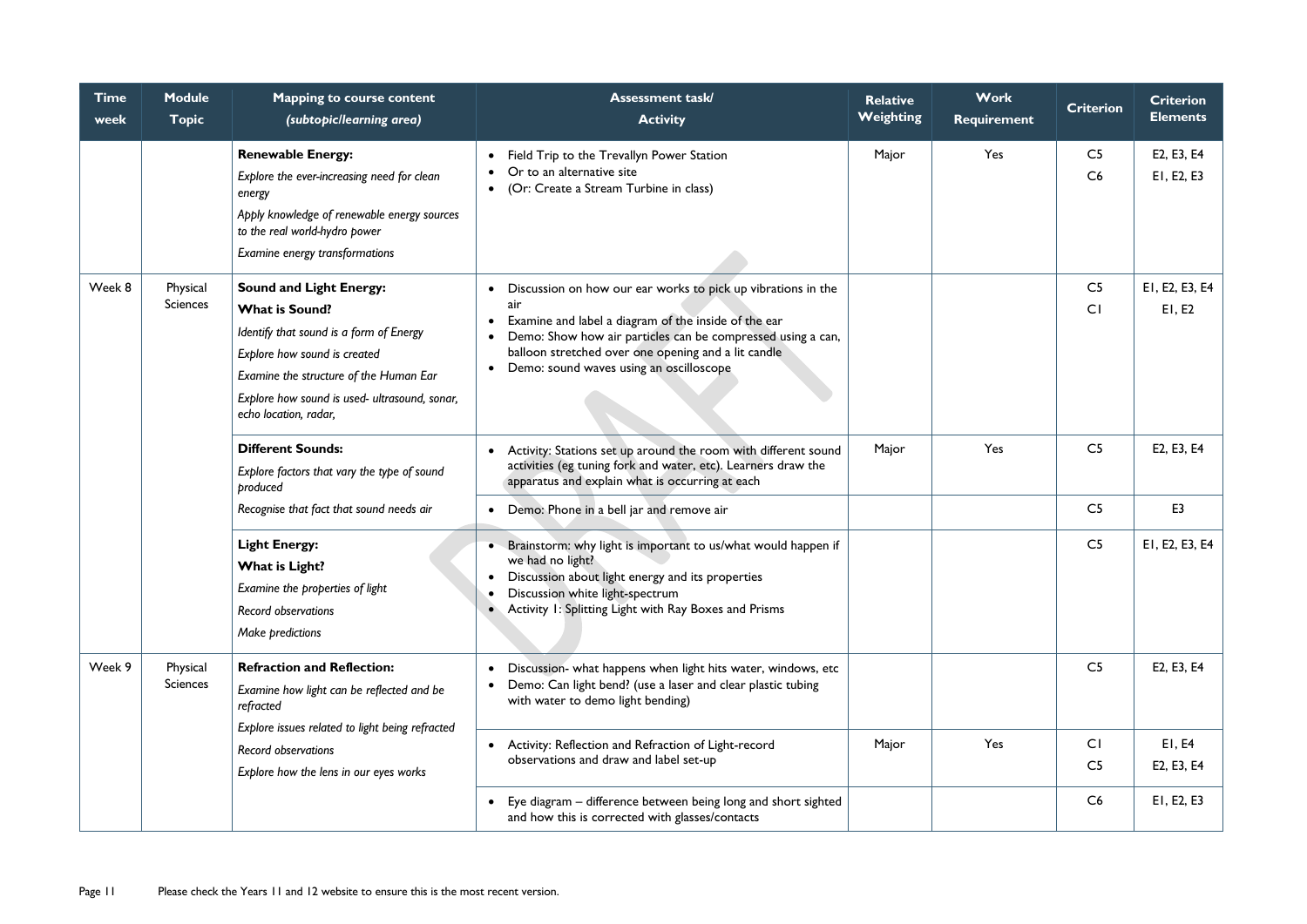| <b>Time</b><br>week | <b>Module</b><br><b>Topic</b> | <b>Mapping to course content</b><br>(subtopic/learning area)                                                                                                                                                                           | <b>Assessment task/</b><br><b>Activity</b>                                                                                                                                                                                                                                                                    | <b>Relative</b><br>Weighting | <b>Work</b><br>Requirement | <b>Criterion</b>     | <b>Criterion</b><br><b>Elements</b> |
|---------------------|-------------------------------|----------------------------------------------------------------------------------------------------------------------------------------------------------------------------------------------------------------------------------------|---------------------------------------------------------------------------------------------------------------------------------------------------------------------------------------------------------------------------------------------------------------------------------------------------------------|------------------------------|----------------------------|----------------------|-------------------------------------|
|                     |                               | <b>Forces, Energy and Motion:</b><br><b>What is Force?</b><br>Identify that forces act on us and everything<br>around us<br>Explore different types of forces<br>Examine what happens when things are<br>subjected to different forces | Brainstorm where you have felt or seen forces at work<br>$\bullet$<br>Watch: https://www.youtube.com/watch?v=uoKo3DbfYZk<br>$\bullet$<br>Discussion of forces- examples of push, pull and twist<br>$\bullet$<br>forces/contact non-contact forces<br>• Complete worksheet to identify "push" or "pull" forces |                              |                            | C <sub>5</sub>       | E2, E3                              |
|                     |                               |                                                                                                                                                                                                                                        | • Activity: Stations set up with different activities for learners to<br>try out using forces. Learners to predict what will happen and<br>draw the set up.                                                                                                                                                   | Major                        | Yes                        | CI<br>C <sub>5</sub> | E1, E4<br>E2, E3, E4                |
|                     |                               | <b>Gravitation Force:</b><br>Recognise that gravity is a force that affects all<br>things on Earth and tides<br>Explore what happens without gravity                                                                                   | Discussion: what is gravity/ how it affects us on Earth<br>$\bullet$<br>• Activity: observe what happens when balls of the same size<br>but different mass are dropped from a height?                                                                                                                         |                              |                            | C <sub>5</sub>       | EI, E2, E3, E4                      |
| Week 10             | Physical<br><b>Sciences</b>   | <b>Friction and Motion:</b>                                                                                                                                                                                                            | • Discuss how motion occurs due to a force applied to it.                                                                                                                                                                                                                                                     |                              |                            |                      |                                     |
|                     |                               | Recognise what motion is<br>Explore how different surfaces will impact the<br>speed of an object<br>Predict the surface with least friction<br>Make observations and measurements                                                      | • Activity: Explore motion on different surfaces                                                                                                                                                                                                                                                              | Major                        | Yes                        | C <sub>5</sub>       | E2, E3, E4                          |
|                     |                               | <b>Magnetism:</b>                                                                                                                                                                                                                      | Discussion- what is magnetic force? Applications of magnets in<br>$\bullet$<br>our lives. Earth's magnetic field-the importance of this.                                                                                                                                                                      |                              |                            | C <sub>5</sub>       | E2, E3                              |
|                     |                               | Recognise that magnetic force repels or attracts<br>Explore how magnetic force works                                                                                                                                                   | • Worksheet: Magnets                                                                                                                                                                                                                                                                                          |                              |                            | CI                   | EI                                  |
|                     |                               | Recognise the Earth has a strong magnetic<br>force                                                                                                                                                                                     | • Activity: Observe the magnetic field of a magnet                                                                                                                                                                                                                                                            | Major                        | Yes                        | C <sub>5</sub>       | E2, E3, E4                          |
|                     |                               | <b>Mechanical Force:</b>                                                                                                                                                                                                               | Discussion: different simple machines are used every day (eg<br>scissors, staplers, pliers, spoons, pulleys, ramps, levers)                                                                                                                                                                                   |                              |                            |                      |                                     |
|                     |                               |                                                                                                                                                                                                                                        | • How these all make our life easier and do the work for us.                                                                                                                                                                                                                                                  |                              |                            | C <sub>5</sub>       | E <sub>3</sub>                      |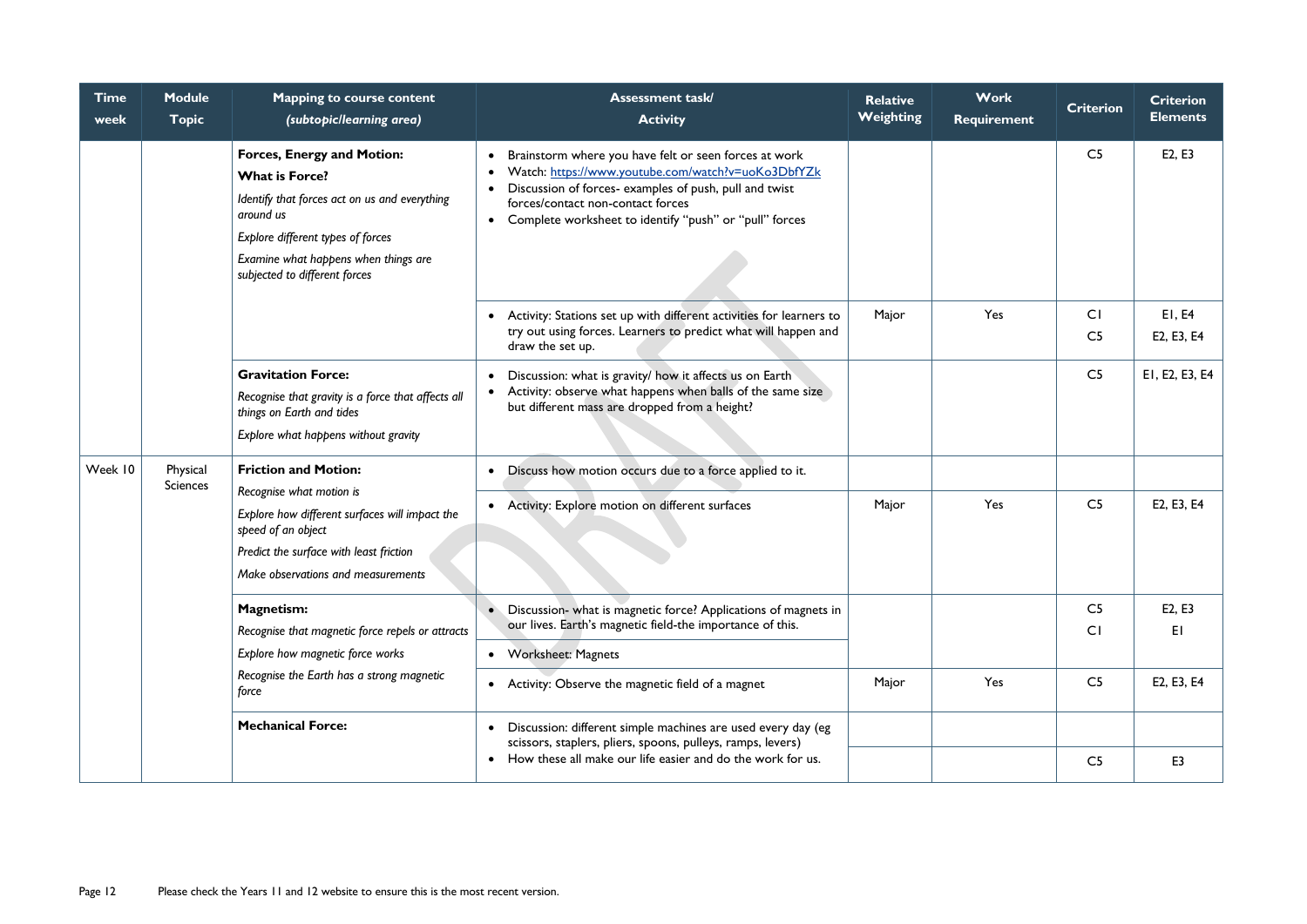| <b>Time</b><br>week | <b>Module</b><br><b>Topic</b>      | <b>Mapping to course content</b><br>(subtopic/learning area)                                                                                                                                                                                                                                                                                           | <b>Assessment task/</b><br><b>Activity</b>                                                                                                                                                                                                                                                                                                                                                                                                                                                                                                                                                                                                                                                                                                                            | <b>Relative</b><br><b>Weighting</b> | <b>Work</b><br><b>Requirement</b> | <b>Criterion</b>                                    | <b>Criterion</b><br><b>Elements</b> |
|---------------------|------------------------------------|--------------------------------------------------------------------------------------------------------------------------------------------------------------------------------------------------------------------------------------------------------------------------------------------------------------------------------------------------------|-----------------------------------------------------------------------------------------------------------------------------------------------------------------------------------------------------------------------------------------------------------------------------------------------------------------------------------------------------------------------------------------------------------------------------------------------------------------------------------------------------------------------------------------------------------------------------------------------------------------------------------------------------------------------------------------------------------------------------------------------------------------------|-------------------------------------|-----------------------------------|-----------------------------------------------------|-------------------------------------|
|                     |                                    | Investigate forces acting when machines are<br>used<br>Examine how machines have made life more<br>efficient                                                                                                                                                                                                                                           | Watch: https://www.youtube.com/watch?v=jtk2V0M6k3M<br>Activity: identify and draw 5 machines set up in classroom<br>Time to organise folio for Work Requirement I<br>Presentation of Module 2 folio for Module 2: Work<br>Requirement 2                                                                                                                                                                                                                                                                                                                                                                                                                                                                                                                               | Major                               | Yes                               | C <sub>5</sub>                                      | EI, E2, E3                          |
| Term 3<br>Week I    | Module 3 -<br>Scientific<br>Method | <b>Planning an Inquiry:</b><br>Examine the process of scientific method<br>Identify that we ask questions, then make<br>predictions<br><b>Writing a Hypothesis:</b><br>Examine cause and effect<br>Examine what makes a good hypothesis<br>Practice writing hypotheses                                                                                 | Discussion on scientific method<br>Watch video: https://study.com/academy/lesson/how-to-write-<br>$\bullet$<br>a-hypothesis-lesson-for-kids.html#lesson<br>Worksheet: arrange the steps of the Scientific method into<br>$\bullet$<br>their correct order<br>Hypothesis practice worksheet<br>$\bullet$                                                                                                                                                                                                                                                                                                                                                                                                                                                               |                                     |                                   | C <sub>1</sub>                                      | EI                                  |
|                     | Scientific<br>Method               | <b>Variables:</b><br><b>Independent and Dependent</b><br><b>Variables:</b><br>Explore the meaning of independent and<br>dependent<br>Understand why a control is needed<br><b>Report Writing:</b><br>Learners learn different ways to observe,<br>measure and record data.                                                                             | Discuss why we need to create fair experiments.<br>Learners list the factors in a basic experiment example that<br>need to be kept constant<br>Discuss why we need a control<br>$\bullet$<br>Discuss factors we cannot control<br>Discussion of various ways of making observations or<br>$\bullet$<br>measuring and recording results.                                                                                                                                                                                                                                                                                                                                                                                                                               |                                     |                                   | C <sub>1</sub>                                      | EI                                  |
| Week 2 -<br>Week 5  | Scientific<br>Inquiry              | <b>Biological, Earth and Space Sciences</b><br>Explore ways to communicate scientific<br>knowledge<br>Adapt to changes and solve problems<br>Make predictions<br>Work collaboratively in a group<br>Evaluate results and draw conclusions<br>Reflect on observations and results and suggest<br>improvements<br>Apply theories and models to real life | Learners develop a folio of work related to their particular<br>project. Written notes, diagrams or photos during the<br>development/planning stage and throughout the project<br>should be recorded and saved in a document. This can be<br>electronic or in a journal or both.<br>Observations and results should be documented,<br>$\bullet$<br>photographed or videoed to be used as evidence of<br>assessment.<br>How learners present their projects will be as suited to each<br>$\bullet$<br>learner or group, but a 3.5 to 4-minute dialogue about the<br>project and findings needs to be presented to the teacher.<br>Learners need to be able to answer questions about their<br>project-if in a group, all learners need to take a turn in<br>answering. | Major                               | Yes                               | <b>CI</b><br>C <sub>2</sub><br>C <sub>7</sub><br>C8 | All<br>All<br>All<br>All            |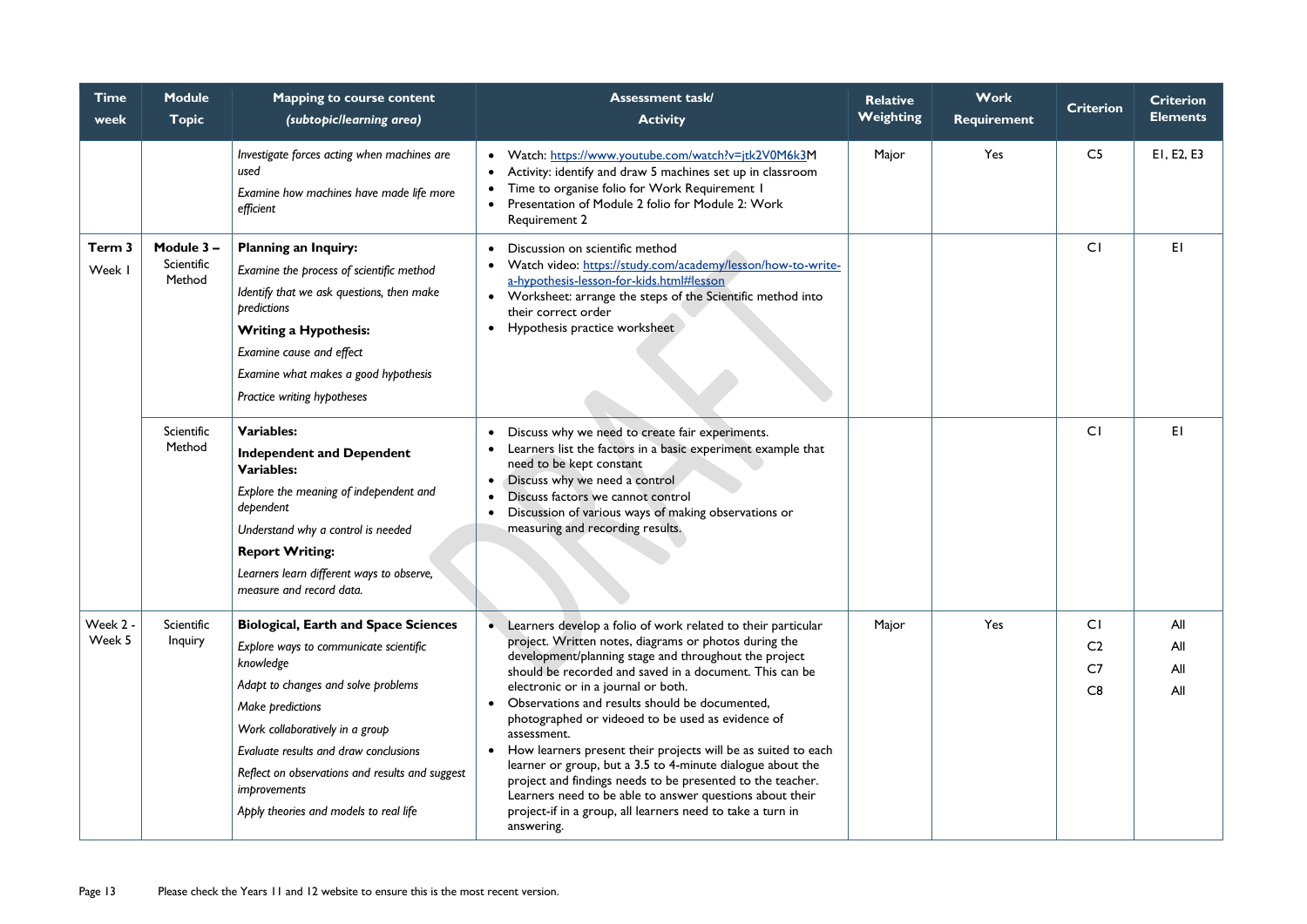| <b>Time</b><br>week | <b>Module</b><br><b>Topic</b> | <b>Mapping to course content</b><br>(subtopic/learning area)                                                                                                                                | <b>Assessment task/</b><br><b>Activity</b>                                                                                                                                                                                                                                                                                                                                                                                                                                                                                                                                                                                                                                                                                                                                                                                                                                                                                                                                                                                                                                                                                                                                                                                                                                                                                                                                                                                                                                                                                           | <b>Relative</b><br>Weighting | <b>Work</b><br>Requirement | <b>Criterion</b> | <b>Criterion</b><br><b>Elements</b> |
|---------------------|-------------------------------|---------------------------------------------------------------------------------------------------------------------------------------------------------------------------------------------|--------------------------------------------------------------------------------------------------------------------------------------------------------------------------------------------------------------------------------------------------------------------------------------------------------------------------------------------------------------------------------------------------------------------------------------------------------------------------------------------------------------------------------------------------------------------------------------------------------------------------------------------------------------------------------------------------------------------------------------------------------------------------------------------------------------------------------------------------------------------------------------------------------------------------------------------------------------------------------------------------------------------------------------------------------------------------------------------------------------------------------------------------------------------------------------------------------------------------------------------------------------------------------------------------------------------------------------------------------------------------------------------------------------------------------------------------------------------------------------------------------------------------------------|------------------------------|----------------------------|------------------|-------------------------------------|
|                     |                               | Explore examples of technology used in Science<br>Explore and describes uses of technology in the<br>local community<br>Explain how technology has been used to<br><i>improve our lives</i> | <b>Possible Scientific Inquiry Topics:</b><br>Learners to pick I (or 2 smaller related) projects.<br>• Create a terrarium or aquaponic set-up-best plants to use?<br>Design an experiment that looks at factors that impact plant<br>growth (eg soil type, water, fertilizer, temp, light)<br>Investigate which agricultural grasses germinate with the least<br>$\bullet$<br>amount of water<br>Explore what natural substances can be used as dyes<br>$\bullet$<br>Design a system to record rate of decomposition of different<br>materials-paper, cardboard, compostable garbage bags etc<br>Observe transpiration in different plants-factors that can affect<br>the rate<br>Local Ecosystem analysis: Coliform counts before and after<br>rainfall,<br>pollution survey and other human impacts, species surveys-<br>create a food web, geological survey-rock and soil types,<br>measure tide heights over a 2-week period-does rainfall increase<br>height?<br>Research floods in Launceston over the past 100 years and how<br>technology has helped alleviate this problem<br>Create a model of the Earth showing its internal structure<br>$\bullet$<br>Create a 'working' model volcano showing internal structures<br>$\bullet$<br>Build a model Solar System- with sun/planets correct<br>$\bullet$<br>proportions and distances<br>Investigate which common household substances are best at<br>controlling weeds (salt solution, vinegar, hot water)<br>Assessment of Learner's projects-ongoing throughout the term |                              |                            |                  |                                     |
|                     |                               |                                                                                                                                                                                             |                                                                                                                                                                                                                                                                                                                                                                                                                                                                                                                                                                                                                                                                                                                                                                                                                                                                                                                                                                                                                                                                                                                                                                                                                                                                                                                                                                                                                                                                                                                                      |                              |                            |                  |                                     |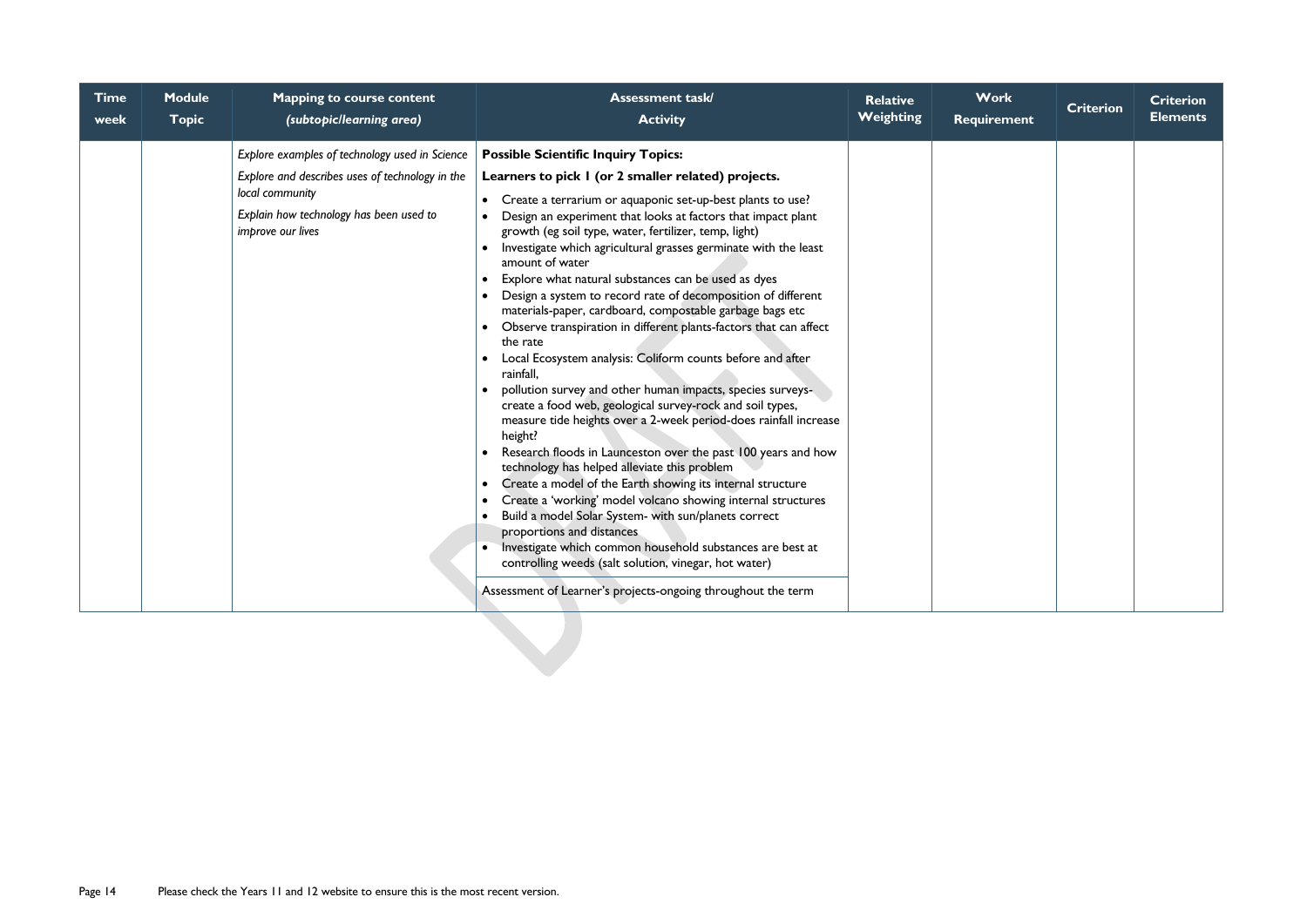| <b>Time</b><br>week | <b>Module</b><br><b>Topic</b> | <b>Mapping to course content</b><br>(subtopic/learning area)                                                                                                                                                                                                                                                                                                                                                                                                                                                                                    | <b>Assessment task/</b><br><b>Activity</b>                                                                                                                                                                                                                                                                                                                                                                                                                                                                                                                                                                                                                                                                                                                                                                                                                                                                                                                                                                                                                                                                                                                                                                                                                                                                                                                                                                                                                                                                                                                                                                                                                          | <b>Relative</b><br>Weighting | <b>Work</b><br><b>Requirement</b> | <b>Criterion</b>                             | <b>Criterion</b><br><b>Elements</b> |
|---------------------|-------------------------------|-------------------------------------------------------------------------------------------------------------------------------------------------------------------------------------------------------------------------------------------------------------------------------------------------------------------------------------------------------------------------------------------------------------------------------------------------------------------------------------------------------------------------------------------------|---------------------------------------------------------------------------------------------------------------------------------------------------------------------------------------------------------------------------------------------------------------------------------------------------------------------------------------------------------------------------------------------------------------------------------------------------------------------------------------------------------------------------------------------------------------------------------------------------------------------------------------------------------------------------------------------------------------------------------------------------------------------------------------------------------------------------------------------------------------------------------------------------------------------------------------------------------------------------------------------------------------------------------------------------------------------------------------------------------------------------------------------------------------------------------------------------------------------------------------------------------------------------------------------------------------------------------------------------------------------------------------------------------------------------------------------------------------------------------------------------------------------------------------------------------------------------------------------------------------------------------------------------------------------|------------------------------|-----------------------------------|----------------------------------------------|-------------------------------------|
| Week 6 -<br>Week 10 | Scientific<br>Inquiry         | <b>Physical and Chemical Sciences</b><br>Explore ways to communicate scientific<br>knowledge<br>Adapt to changes and solve problems<br>Make predictions<br>Work collaboratively in a group<br>Evaluate results and draw conclusions<br>Reflect on observations and results and suggest<br><i>improvements</i><br>Apply theories and models to real life<br>Explore examples of technology used in Science<br>Explore and describes uses of technology in the<br>local community<br>Explain how technology has been used to<br>improve our lives | <b>Possible Scientific Inquiry Topics:</b><br>Learners to pick I (or 2 smaller) projects that are in some way<br>related to their first project or projects.<br>• "Ocean Acidification"/"Acid Rain" investigations on<br>shells/plants/different metals<br>Test which rocks dissolve the fastest in different acidic<br>solutions<br>Explore renewable energy sources- design a water wheel/solar<br>powered 'car'/wind turbine<br>Build a "machine" to show a change in energy (eg elastic band<br>car, water, wheel, wind turbine, catapult)<br>Explore uses of Black Light in Forensics<br>Make a pinhole camera<br>Record the energy usage in your house for a week<br>$\bullet$<br>Investigate the most energy efficient appliances for your home<br>$\bullet$<br>Design a solar still to collect clean water<br>$\bullet$<br>Investigate which metals rust the fastest in a variety of<br>solutions<br>Explore the pH of different household products and the impact<br>these have on plant growth<br>Research how to make bath bombs/soap/cosmetics-(lip gloss)<br>$\bullet$<br>Test what concentration of salt is needed to stop water from<br>freezing<br>Investigate which surfaces cause the least amount of friction<br>Design a pulley to lift a certain weight<br>Design a bridge out of spaghetti/paddle pop sticks to hold the<br>most amount of weight<br>Build a catapult to test how far different materials can be<br>"shot"<br>Design and build an electrical circuit to power a light globe<br>$\bullet$<br>Design a poster to show where magnets are used in everyday<br>life<br>Assessment of Learners projects-ongoing throughout the term | Major                        | Yes                               | CI<br>C <sub>2</sub><br>C <sub>7</sub><br>C8 | All<br>All<br>All<br>All            |
| Term 4<br>Week      |                               | Scientific inquiry folio                                                                                                                                                                                                                                                                                                                                                                                                                                                                                                                        | Finalisation of inquiries<br>Selecting examples from their folio and organising to demonstrate<br>their inquiries                                                                                                                                                                                                                                                                                                                                                                                                                                                                                                                                                                                                                                                                                                                                                                                                                                                                                                                                                                                                                                                                                                                                                                                                                                                                                                                                                                                                                                                                                                                                                   | Major                        | Yes                               |                                              |                                     |